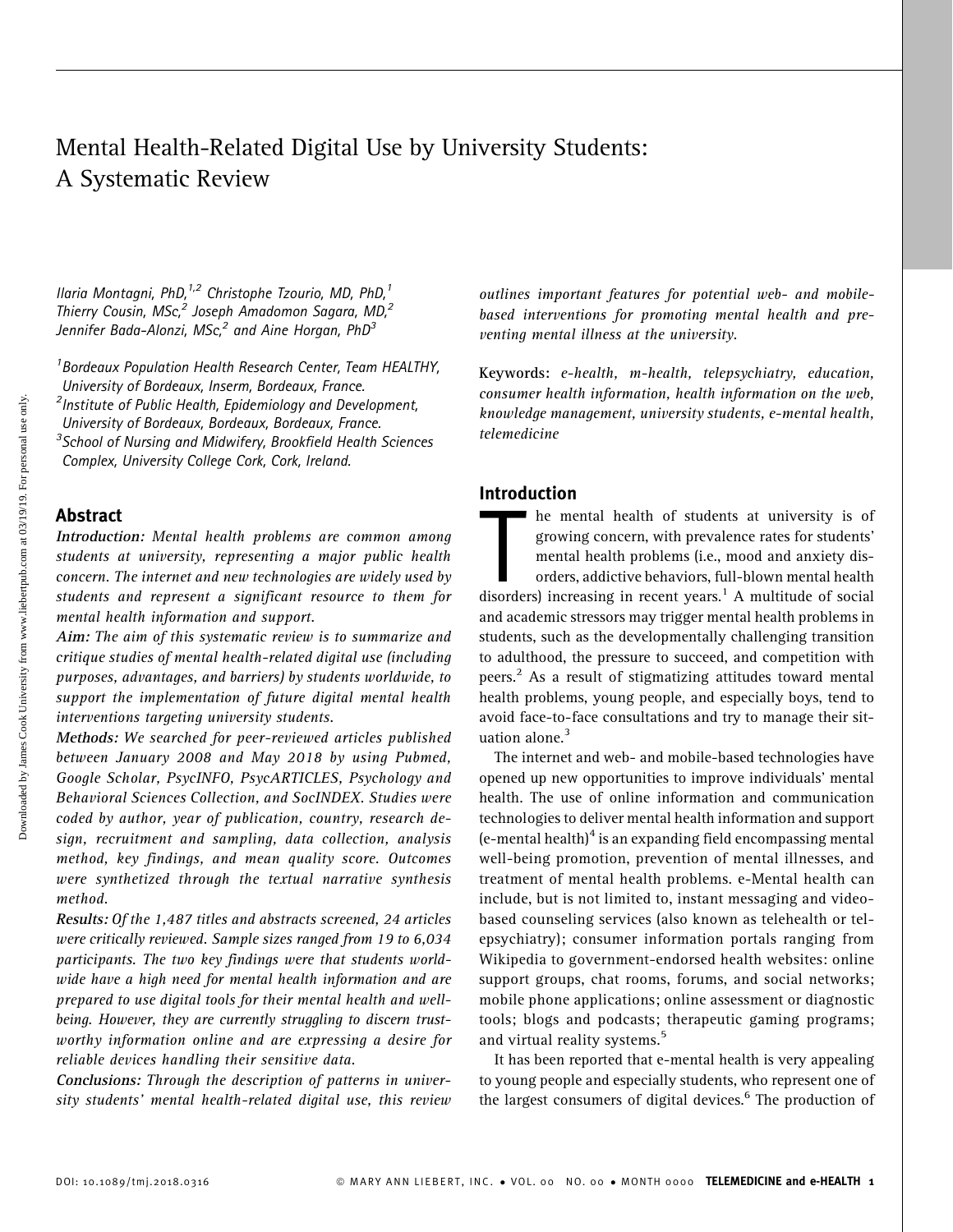### MONTAGNI ET AL.

informative websites and digital applications for mental health has skyrocketed in the past decade<sup> $\prime$ </sup> and first results of the effectiveness of these devices among youth are beginning to be disseminated.<sup>8-10</sup>

Notwithstanding the current widespread availability of these devices and the several emerging studies evaluating their efficacy, there is a lack of consolidated information on e-mental health use among students. The purpose of this study is, thus, to conduct a systematic analysis of the international literature published in the past decade on mental healthrelated digital use for information and support by university students and to use the results to give direction for the development of digital mental health interventions addressed to this public. The specific aims of this study are: (1) to describe the profiles and needs of students using e-mental health; (2) to identify the advantages and barriers to mental health-related digital use for students.

### Methods

#### SEARCH STRATEGY

We conducted a systematic review in accordance to the Preferred Reporting Items for Systematic Reviews and Meta-Analyses statement (PRISMA). $<sup>11</sup>$  The review was registered on</sup> the International Prospective Register of Systematic Reviews (PROSPERO), registration number CRD42018100031. The search was conducted between January and May 2018.

Relevant studies were identified by the following search terms: (1) information seeking, (2) support seeking, (3) university students, (4) mental health, and (5) internet and new technologies. To be included in the review, at least one of the following two terms were required to be included: (1) information seeking and (2) support seeking. To maximize the sensitivity of the search, we combined free-text and Medical Subject Headings (MeSH) terms by using Boolean operators as reported in the Supplementary Data. Studies were selected from a search of the following major electronic databases: Pubmed, Google Scholar and PsycINFO, PsycARTICLES, Psychology and Behavioral Sciences Collection, and SocINDEX via EBSCOHost. A supplementary hand search was performed to identify additional relevant publications by reviewing the reference lists of the included articles, and by searching articles from key medical informatics journals.

#### SELECTION CRITERIA

Only peer-reviewed studies written in English in the decade 2008–2018 were included, regardless of the location of the study. Quantitative, qualitative, and mixed-methods studies, systematic reviews, meta-analysis, randomized controlled trials, and other experimental studies were included only if

they reported survey data on mental health-related digital use by university students aged 18–30 years.

#### DATA EXTRACTION AND QUALITY ASSESSMENT

Records identified in the literature search were evaluated in a three-step approach. First, all identified titles and abstracts were screened for eligibility by three public health students ( J.B., T.C., and J.S.) supervised by one researcher (I.M.). Second, potentially relevant articles were retrieved and full-text articles were read independently by the students and the researcher who was in charge of extracting all data. Third, a final list of publications for full-text review was established and validated by a second researcher (A.H.). Articles considered relevant were independently reviewed in full-text by the two researchers (I.M. and A.H.) in conjunction with selection criteria. Any discrepancies were reviewed by a third researcher (C.T.) and finally resolved through consensus. Quality appraisal was conducted by two researchers (I.M. and A.H.) using a scoring sheet based on the National Institutes of Health Quality Assessment Tool for Observational Cohort and Cross-Sectional Studies<sup>12</sup> and the Critical Appraisal Skills Program quality assessment tool.<sup>13</sup> The maximum quality score was 10. Scores were classified as poor  $(\leq 4)$ , fair  $(4-8)$ , or good  $(>8)$ . Final scores were the mean of the two scores attributed by each research independently. For scores <4, the third researcher (C.T.) was asked to arbitrate the final score. Lastly, articles were excluded if study quality was rated as poor. Data were sorted in categories, including author, year of publication, country, research design, recruitment and sampling, data collection, analysis method, key findings, and mean quality score.

#### Results

The search yielded a total of 1,487 articles, with 27 articles meeting the criteria for inclusion in the final review. Methodological quality assessment led to the exclusion of another three articles<sup>14–16</sup> that were rated as poor (quality score of 3.5). As a result, 24 articles were included. Figure 1 shows a flowchart of the study selection process.

Table 1 outlines the characteristics of the 24 studies included in the review presented in chronological order: 18 quantitative studies, 4 qualitative studies, 1 mixed-methods study, and 1 systematic review. The majority of the studies  $(n=20)$  were conducted in English-speaking countries. A European multi-center study (France, Ireland, Italy and Spain)<sup>17</sup> was also included. The remaining three studies were conducted in Norway,<sup>18</sup> Spain,<sup>19</sup> and Malaysia.<sup>20</sup> In total, 22,024 participants took part in the selected studies, with individual sample sizes varying from  $19^{21}$  to 6,034 participants.<sup>22</sup> Response rate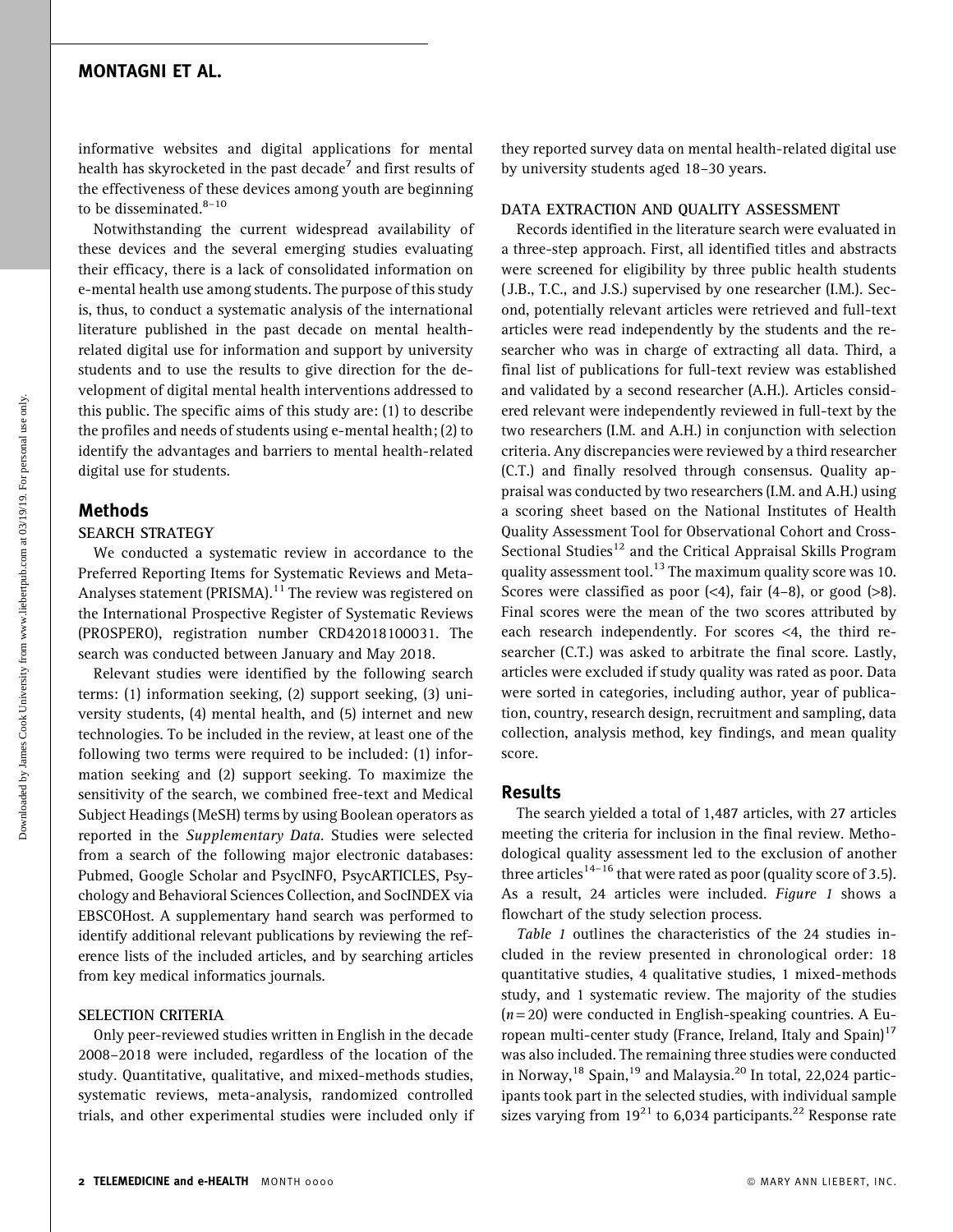# SYSTEMATIC REVIEW OF STUDENTS' E-MENTAL HEALTH



Fig. 1. Flow diagram of literature search according to PRISMA. PRISMA, Preferred Reporting Items for Systematic Reviews and Meta-Analyses.

was provided only by two studies and was, respectively, 58.3%<sup>18</sup> and 10%<sup>23</sup> Sample size was calculated only in one study.<sup>24</sup> All studies included mixed gender with female students making up the largest groups, representing from 52.6%<sup>21,25</sup> to 77.6%<sup>26</sup> of the sample, excluding three studies.17,27,28 Finally, three studies reported results on specific ethnic groups: Asian American<sup>28,29</sup> and Latino.<sup>30</sup>

#### STUDENTS' MENTAL HEALTH PROFILES AND NEEDS

All articles reported that the university period, in whatever country, is characterized by a high prevalence of mental health problems, ranging from mild (e.g., academic stress, loneliness, and sadness) to severe troubles (e.g., depression, anxiety). However, university students do not seek treatment

for several reasons, including stigma,  $31,32$  cost and time constraints, $2^{1,22}$  lack of familiarity or contact with the mental health system,<sup>28</sup> or lack of mental health literacy.<sup>33</sup>

We identified two main typologies of students being mostly likely to use e-mental health: students curious or concerned about their symptoms and willing to acquire psychological skills and self-diagnosis competencies through online resources,17,24,25,29,32,34–36 and students suffering from a diagnosed mental health disorder and willing to monitor their psychological status or to access care.<sup>18,22,27,31</sup> All other students not using e-mental health reported that they had no need to look for either mental health information or support online.<sup>18,23,32</sup>

Mental health-related digital use was associated with the presence of mental health problems in some studies,  $18,26,31,37$  but not in others $17,24,29$  providing mixing results. Findings on the association between gender and emental health use were also unclear: gender differences were little for some authors,<sup>29,38</sup> but strong for others.<sup>17,36</sup>

### PURPOSES OF MENTAL HEALTH-RELATED DIGITAL USE

We divided the purposes of mental healthrelated digital use into two themes: information seeking (including information on symptoms, definition of disorders, patients' and caregivers' stories, description of treatments or therapies etc.) and support seeking (including self-help interventions, peer-to-peer activities, screen-

ing tools, educational programs, online therapies delivered by professionals etc.). This coding followed the framework suggested by Park and Kwon.<sup>39</sup> One study investigated students' mental health-related digital use for information seeking, 13 for support seeking, and 10 for both.

Prevalence of use of e-mental health for information seeking ranged from 11.8% $^{34}$  to 92.4% $^{18}$  with, on average, one student out of three having looked for mental health-related information online at least once in his(her) life. Most searched topics were depression, stress, anxiety and general information on mental health problems, and illnesses that students themselves or their family or friends experienced.<sup>17,24,25,32</sup> Sources of information were text-based search engines, Facebook and other social media, informational sites, and forums.<sup>17,24</sup>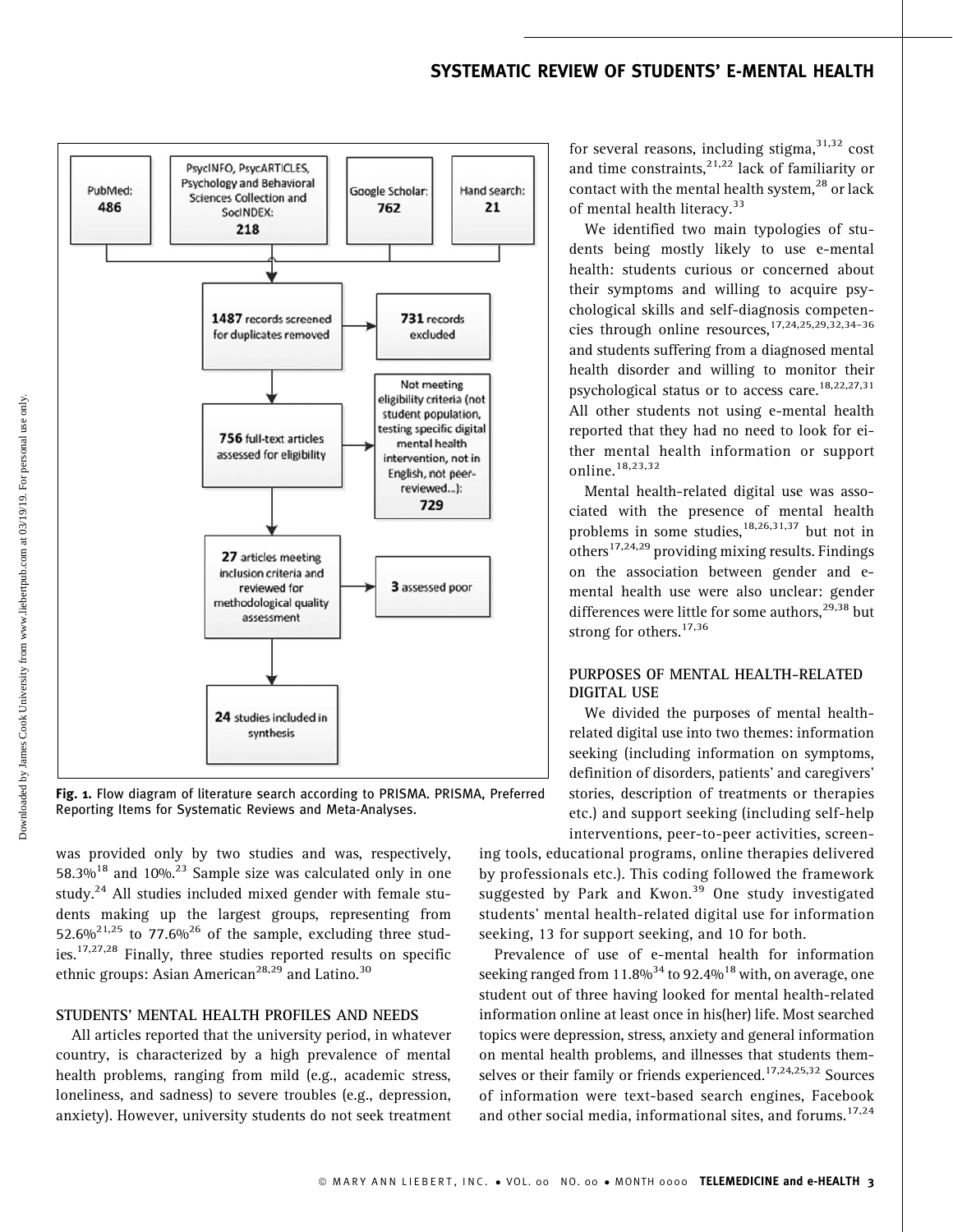Downloaded by James Cook University from www.liebertpub.com at 03/19/19. For personal use only. Downloaded by James Cook University from www.liebertpub.com at 03/19/19. For personal use only.

|                                                               | QUALITY<br>SCORE<br><b>MEAN</b>                                     | 5.5                                                                                                                                                                         | 4.5                                                                                                                                                                                                                                                                | $\infty$                                                                                                                                                                                                                                                                                                                                                                      | $continued \rightarrow$<br>5.5                                                                                                                                                                 |
|---------------------------------------------------------------|---------------------------------------------------------------------|-----------------------------------------------------------------------------------------------------------------------------------------------------------------------------|--------------------------------------------------------------------------------------------------------------------------------------------------------------------------------------------------------------------------------------------------------------------|-------------------------------------------------------------------------------------------------------------------------------------------------------------------------------------------------------------------------------------------------------------------------------------------------------------------------------------------------------------------------------|------------------------------------------------------------------------------------------------------------------------------------------------------------------------------------------------|
|                                                               | KEY FINDINGS                                                        | 92.4% had searched for mental health<br>information online.<br>Information seeking:                                                                                         | Suppressive style was associated with<br>associated with going online for help.<br>37.5% indicated likelihood of using<br>23.4% were willing to use online<br>Depressive symptoms were not<br>going online for help.<br>Support seeking:<br>help-sites.<br>forums. | be unreliable; and 1.9% would prefer to<br>30.8% had searched for mental health<br>information online, mostly on depres-<br>6.1% believed the information would<br>discuss mental health issues with a<br>79.4% would prefer face-to-face<br>68% would use the internet for<br>Information seeking:<br>qualified person.<br>Support seeking:<br>support.<br>support.<br>sion. | associated with higher use of an online<br>47% were either quite likely or very<br>Higher psychological distress was<br>likely to use an online program.<br>Support seeking:<br>program.       |
|                                                               | DATA COLLECTION,<br>ANALYSIS METHOD                                 | ANOVA, linear regression,<br>Paper survey<br>correlations                                                                                                                   | Means, SD, correlations, mul-<br>D 10; GHSQ; MSPSS; PF-SOC)<br>Online survey (including CES-<br>tiple regression                                                                                                                                                   | Descriptive statistics<br>Online survey                                                                                                                                                                                                                                                                                                                                       | Descriptive statistics, ANOVA<br>Online survey (including<br>GHSQ; K10)                                                                                                                        |
| Use of e-Mental Health by University Students (Studies: N=24) | RECRUITMENT AND<br><b>SAMPLING</b>                                  | mental health problems; mean age<br>367 (263 female) students from all<br>years and fields; no particular<br>Random recruitment during<br>23.10 years (SD 5.7).<br>ectures. | mental health problems; mean age<br>64 (48 female) students from all<br>Voluntary participation (course<br>credits and small incentives in<br>years and fields; no particular<br>23.34 years (SD 6.46).<br>return).                                                | Random recruitment from students<br>Nursing and Midwifery students; no<br>years and fields of study excluding<br>922 (552 female) students from all<br>particular mental health problems;<br>18-24 years.<br>e-mail list.                                                                                                                                                     | 254 (197 female) from all years and<br>ular mental health problems; mean<br>two nonspecified fields; no partic-<br>Random recruitment through an<br>age 23.74 (SD 8.16).<br>e-mail invitation. |
| Table 1. Summary of Studies and Their Findings on the         | RESEARCH AIM                                                        | behavior therapy intervention<br>need<br>for a web-based cognitive-<br>for preventing depression.<br>To investigate students'                                               | To assess variables in relation to<br>traditional face-to-face sources.<br>online help seeking for suicidal<br>ideation, and to compare with                                                                                                                       | To elicit the views of university<br>students on using the internet<br>for mental health information<br>and support.                                                                                                                                                                                                                                                          | role of<br>an online intervention for<br>promoting well-being in<br>To explore the potential<br>university students.                                                                           |
|                                                               | <b>RESEARCH</b><br><b>DESIGN</b>                                    | Cross-sectional<br>Quantitative<br>Descriptive                                                                                                                              | Cross-sectional<br>Quantitative<br>Descriptive                                                                                                                                                                                                                     | Cross-sectional<br>Quantitative<br>Descriptive                                                                                                                                                                                                                                                                                                                                | Cross-sectional<br>Quantitative<br>Descriptive                                                                                                                                                 |
|                                                               | PUBLICATION),<br><b>(YEAR OF</b><br><b>COUNTRY</b><br><b>AUTHOR</b> | Lintvedt et al. (2008),<br>Norway <sup>18</sup>                                                                                                                             | Harris et al. (2009),<br>Australia <sup>37</sup>                                                                                                                                                                                                                   | Horgan and Sweeney<br>(2010), Ireland <sup>32</sup>                                                                                                                                                                                                                                                                                                                           | Ryan et al. (2010),<br>Australia <sup>26</sup>                                                                                                                                                 |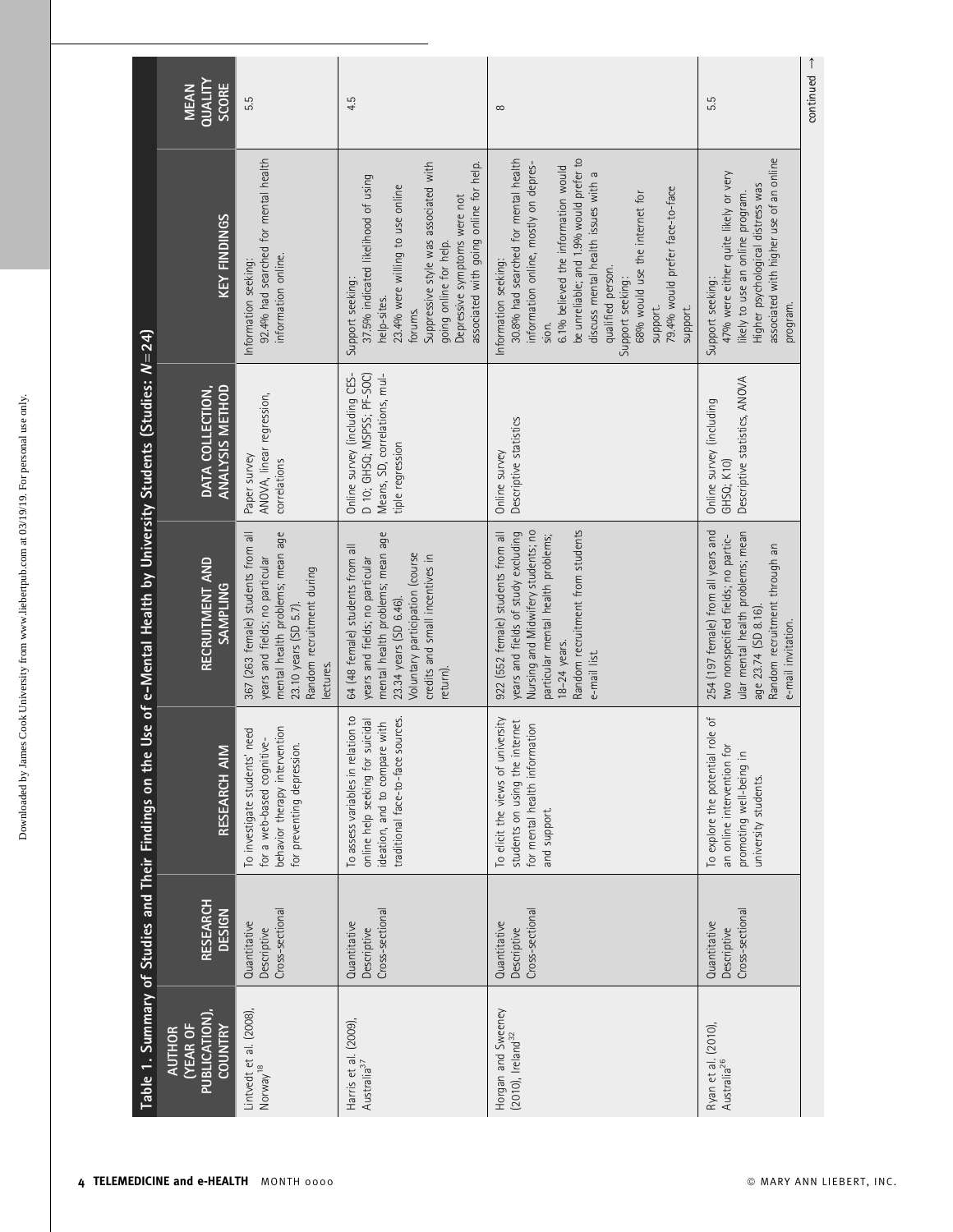|                                                                         | QUALITY<br>SCORE<br><b>MEAN</b>                                    | G.5                                                                                                                                                                                                                                                                                                                                                                                                                                                                                                                                                                                                                                                                             | 4                                                                                                                                                                                                                                                       | $\overline{ }$                                                                                                                                                                                                                                     | $continued \rightarrow$ |
|-------------------------------------------------------------------------|--------------------------------------------------------------------|---------------------------------------------------------------------------------------------------------------------------------------------------------------------------------------------------------------------------------------------------------------------------------------------------------------------------------------------------------------------------------------------------------------------------------------------------------------------------------------------------------------------------------------------------------------------------------------------------------------------------------------------------------------------------------|---------------------------------------------------------------------------------------------------------------------------------------------------------------------------------------------------------------------------------------------------------|----------------------------------------------------------------------------------------------------------------------------------------------------------------------------------------------------------------------------------------------------|-------------------------|
|                                                                         | KEY FINDINGS                                                       | for the purpose of coping with feelings,<br>had used "didn't make things better or<br>whereas 26% used informational sites<br>44% reported that they had used the<br>42% used text-based search engines<br>and 22% used Facebook or Myspace<br>For 59%, online resources that they<br>extraversion and neuroticism were<br>resources were text-based search<br>engines, informational sites, and<br>The three most preferred online<br>internet to learn about personal<br>Facebook or Myspace profiles.<br>feelings of anxiety, sadness,<br>Use of e-mental health and<br>Information seeking:<br>not associated.<br>Support seeking:<br>or confusion.<br>profiles.<br>worse." | Services, and accessing online website<br>the first help seeking choice, followed<br>Classes on mental health topics were<br>by counseling at the Student Health<br>Support seeking:<br>links.                                                          | No gender differences in the severity of<br>Willingness to act on concerns tends to<br>Mental health status updates were<br>mental health status updates.<br>believed to be calls for help.<br>parallel offline relationships.<br>Support seeking: |                         |
|                                                                         | ANALYSIS METHOD<br>DATA COLLECTION,                                | Descriptive statistics, correla-<br>Online survey (including<br>$EPQ-R$<br>tions                                                                                                                                                                                                                                                                                                                                                                                                                                                                                                                                                                                                | ARSMA-II; AVS-R; EAVSAA-R;<br>Online survey (including<br>Regression analyses<br>DASS-42)                                                                                                                                                               | Thematic analysis<br>Focus groups                                                                                                                                                                                                                  |                         |
| Use of e-Mental Health by University Students (Studies: N=24) continued | RECRUITMENT AND<br><b>SAMPLING</b>                                 | 176 (119 females); first year Health<br>and evenly distributed neuroticism;<br>tisements and short verbal notifi-<br>credits in return) through adver-<br>Science students; reporting mild<br>psychoticism, high extraversion,<br>Voluntary participation (course<br>mean age 19.34 (SD 1.75).<br>cations in class.                                                                                                                                                                                                                                                                                                                                                             | 584 (291 females) Asian American<br>about age, field, or year of study.<br>health problems; no information<br>return) after contact via e-mail.<br>Voluntary participation (course<br>students; no particular mental<br>credits and small incentives in | students from all field of study; no<br>particular mental health problems;<br>incentives in return), convenience<br>34 (74% female) undergraduate<br>Voluntary participation (small<br>aged 18-23 years.<br>sample.                                |                         |
| Table 1. Summary of Studies and Their Findings on the                   | Σ<br>RESEARCH AII                                                  | as predictors of knowledge and<br>usage rates of specific e-mental<br>To determine personality types<br>views on the efficacy of these<br>health resources; and identify<br>health<br>resources; identify subject<br>utilization of e-mental<br>resources.                                                                                                                                                                                                                                                                                                                                                                                                                      | dents prefer when seeking help<br>To explore the methods that<br>Asian American college stu-<br>for psychological concerns.                                                                                                                             | views of<br>profiles.<br>mental health references seen<br>in their peers' Facebook<br>To determine students'                                                                                                                                       |                         |
|                                                                         | RESEARCH<br><b>DESIGN</b>                                          | Cross-sectional<br>Quantitative<br>Descriptive                                                                                                                                                                                                                                                                                                                                                                                                                                                                                                                                                                                                                                  | Cross-sectional<br>Quantitative<br>Descriptive                                                                                                                                                                                                          | Descriptive<br>Qualitative                                                                                                                                                                                                                         |                         |
|                                                                         | PUBLICATION)<br><b>(YEAR OF</b><br><b>COUNTRY</b><br><b>AUTHOR</b> | Feng and Campbell<br>(2011), Australia <sup>24</sup>                                                                                                                                                                                                                                                                                                                                                                                                                                                                                                                                                                                                                            | Ruzek et al. (2011),<br>USA <sup>28</sup>                                                                                                                                                                                                               | Egan et al. (2013),<br>USA <sup>38</sup>                                                                                                                                                                                                           |                         |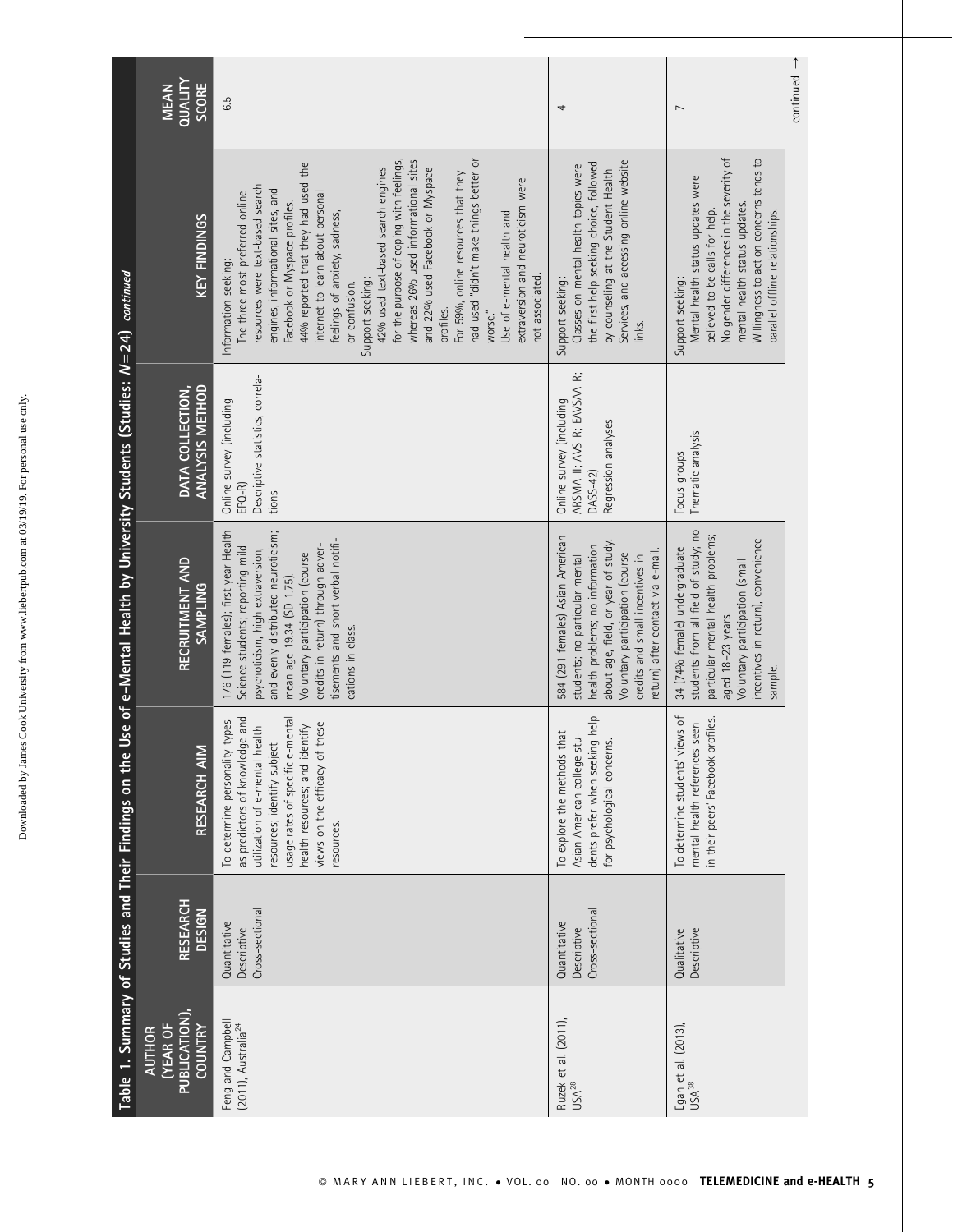|                                                                                                                               | QUALITY<br>SCORE<br><b>MEAN</b>                             | 6.5                                                                                                                                                                                                                                                                                                                                                                                                                                                                                                                                                                                                                                                                                                                                                                                 | 5.5                                                                                                                                                                                                                                                                                                                                                                                                                                                                                                                                                                                                                                                                                                              |
|-------------------------------------------------------------------------------------------------------------------------------|-------------------------------------------------------------|-------------------------------------------------------------------------------------------------------------------------------------------------------------------------------------------------------------------------------------------------------------------------------------------------------------------------------------------------------------------------------------------------------------------------------------------------------------------------------------------------------------------------------------------------------------------------------------------------------------------------------------------------------------------------------------------------------------------------------------------------------------------------------------|------------------------------------------------------------------------------------------------------------------------------------------------------------------------------------------------------------------------------------------------------------------------------------------------------------------------------------------------------------------------------------------------------------------------------------------------------------------------------------------------------------------------------------------------------------------------------------------------------------------------------------------------------------------------------------------------------------------|
|                                                                                                                               | <b>KEY FINDINGS</b>                                         | usefulness, and trust in online support<br>Age, gender, and overall mental health<br>about a mental or emotional problem.<br>Self-efficacy was significantly associ-<br>verity was negatively associated with<br>Perceived vulnerability independently<br>Perceived vulnerability independently<br>ated with perceptions of online ser-<br>Greater perceived mental health se-<br>internet website to get information<br>predicted joining of online support<br>40.9% had previously visited some<br>predicted previous online searches.<br>internet website for mental health<br>vices, predicting greater perceived<br>significantly predicted visit to any<br>joining an online support group.<br>Information seeking:<br>Support seeking:<br>information.<br>groups.<br>groups. | how to help friends, and issues related<br>mental health services for consolidating<br>Clear desire for centralized information,<br>Virtual clinic was favorably seen as an<br>mation, especially about general well-<br>additional option for the provision of<br>being, symptoms of mental disorders,<br>providing help to students who might<br>Strong need for mental health infor-<br>to university students (homesickness<br>access to professionals, and peer-to-<br>privacy of personal information and<br>online mental health resources and<br>Concerns were expressed about the<br>Information seeking:<br>and study stress).<br>access to them.<br>Support seeking:<br>peer support.<br>fear stigma. |
|                                                                                                                               | <b>ANALYSIS METHOD</b><br>DATA COLLECTION,                  | Survey-not specified whether<br>Descriptive statistics, logistic<br>online or paper (including<br>MHI-5; 10-item General<br>Self-Efficacy Scale)<br>regressions                                                                                                                                                                                                                                                                                                                                                                                                                                                                                                                                                                                                                     | Thematic analysis<br>Focus groups                                                                                                                                                                                                                                                                                                                                                                                                                                                                                                                                                                                                                                                                                |
| Table 1. Summary of Studies and Their Findings on the Use of e-Mental Health by University Students (Studies: N=24) continued | RECRUITMENT AND<br><b>SAMPLING</b>                          | students from all fields of study; no<br>particular mental health problems;<br>443 (297 females) undergraduate<br>Voluntary participation (course<br>mean age 19.97 (SD 2.69).<br>credit in return).                                                                                                                                                                                                                                                                                                                                                                                                                                                                                                                                                                                | invitations and a snowball sampling<br>health problems; aged 19-24 years.<br>Voluntary participation after e-mail<br>fields of study; no particular mental<br>19 (10 females) students from all<br>technique.                                                                                                                                                                                                                                                                                                                                                                                                                                                                                                    |
|                                                                                                                               | <b>RESEARCH AIM</b>                                         | To explore how perceived threat<br>perceptions of online mental<br>and self-efficacy predicted<br>college students' use and<br>health resources.                                                                                                                                                                                                                                                                                                                                                                                                                                                                                                                                                                                                                                    | university-specific virtual clinic<br>To obtain input on potential<br>functions and features of a<br>for mental health.                                                                                                                                                                                                                                                                                                                                                                                                                                                                                                                                                                                          |
|                                                                                                                               | <b>RESEARCH</b><br><b>DESIGN</b>                            | Cross-sectional<br>Quantitative<br>Descriptive                                                                                                                                                                                                                                                                                                                                                                                                                                                                                                                                                                                                                                                                                                                                      | Descriptive<br>Qualitative                                                                                                                                                                                                                                                                                                                                                                                                                                                                                                                                                                                                                                                                                       |
|                                                                                                                               | <b>PUBLICATION)</b><br>(YEAR OF<br><b>COUNTRY</b><br>AUTHOR | McKinley and Ruppel<br>(2014), USA <sup>36,a</sup>                                                                                                                                                                                                                                                                                                                                                                                                                                                                                                                                                                                                                                                                                                                                  | Farrer et al. (2015),<br>Australia <sup>25,b</sup>                                                                                                                                                                                                                                                                                                                                                                                                                                                                                                                                                                                                                                                               |

continued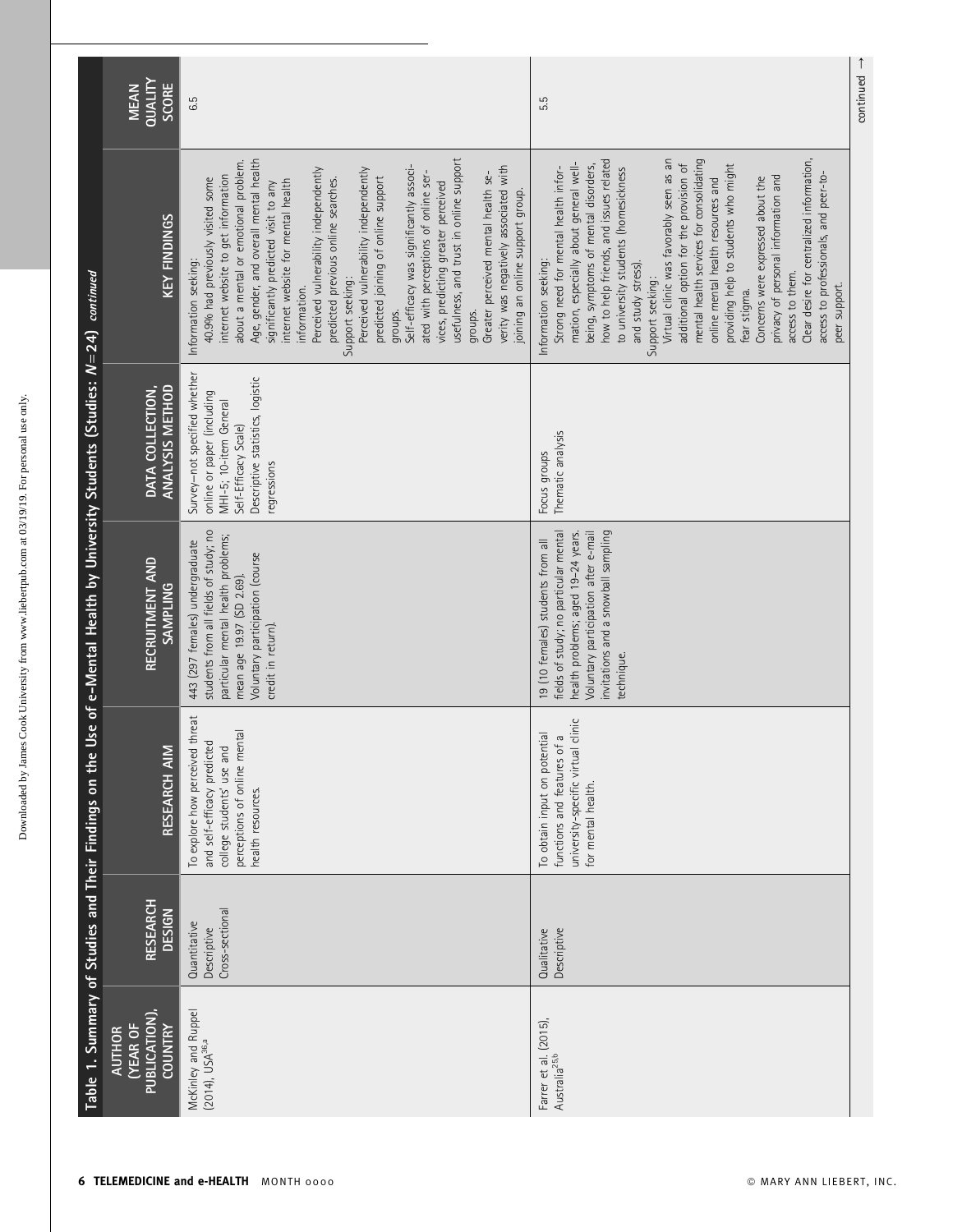| 5<br>י<br>י<br>j<br>ļ<br>ì<br>ı                                                                                                                                                                                                         |
|-----------------------------------------------------------------------------------------------------------------------------------------------------------------------------------------------------------------------------------------|
| l<br>I                                                                                                                                                                                                                                  |
|                                                                                                                                                                                                                                         |
| is a contract of the contract of the contract of the contract of the contract of the contract of the contract of the contract of the contract of the contract of the contract of the contract of the contract of the contract<br>l<br>ļ |

|                                                                            | QUALITY<br>SCORE<br><b>MEAN</b>                              | 5.5                                                                                                                                                                                                                                   | 5.5                                                                                                                                                                                                                                                                                                                                                                                                                                                                                         | $\infty$                                                                                                                                                                                                                                                                                                                                                                                                                                                          | $continued \rightarrow$ |
|----------------------------------------------------------------------------|--------------------------------------------------------------|---------------------------------------------------------------------------------------------------------------------------------------------------------------------------------------------------------------------------------------|---------------------------------------------------------------------------------------------------------------------------------------------------------------------------------------------------------------------------------------------------------------------------------------------------------------------------------------------------------------------------------------------------------------------------------------------------------------------------------------------|-------------------------------------------------------------------------------------------------------------------------------------------------------------------------------------------------------------------------------------------------------------------------------------------------------------------------------------------------------------------------------------------------------------------------------------------------------------------|-------------------------|
|                                                                            | KEY FINDINGS                                                 | Participants with higher social support<br>mental health resources are not used a<br>perceived websites and online support<br>Even if perceived as beneficial, online<br>groups as more useful.<br>Support seeking:<br>$\overline{a}$ | Potential benefits included anonymity/<br>Desire for centralized information and<br>avoidance of stigma, and accessibility.<br>and confidentiality, difficulty commu-<br>Mixed views regarding the ability of<br>Perceived concerns included privacy<br>resources vs. information overload.<br>people with similar mental health<br>issues to interact on the internet.<br>nicating on the internet, and the<br>quality of web-based resources.<br>Information seeking:<br>Support seeking: | 10.30% students had visited a self-help<br>User-friendliness, content and interac-<br>self-help website, whereas only 3.03%<br>useful (7.18%) or of little use (16.31%)<br>21.48% considered the credibility of a<br>Self-help websites were rated as very<br>tivity were considered as very impor-<br>tant in the design of a self-help<br>said they never considered it.<br>website for emotional health.<br>or harmful (0.70%).<br>Support seeking:<br>website |                         |
|                                                                            | <b>ANALYSIS METHOD</b><br>DATA COLLECTION,                   | Descriptive statistics, multiple<br>Online survey (including<br>MHI-5; MSPSS)<br>regressions                                                                                                                                          | Thematic analysis<br>Focus groups                                                                                                                                                                                                                                                                                                                                                                                                                                                           | Paper survey (including<br>Descriptive statistics<br>CES-D 10)                                                                                                                                                                                                                                                                                                                                                                                                    |                         |
| Use of e-Mental Health by University Students (Studies: $N=24$ ) continued | RECRUITMENT AND<br><b>SAMPLING</b>                           | students; moderate mental health,<br>443 (297 females) undergraduate<br>social support, and social anxiety<br>problems; mean age 19.97 (SD<br>Voluntary participation (course<br>credit in return).<br>2.69).                         | Voluntary participation after e-mail<br>students from all years and fields;<br>19 (10 females) undergraduate<br>problems; aged 19-24 years.<br>no particular mental health<br>invitations.                                                                                                                                                                                                                                                                                                  | technology, science, and health<br>health problems; 90.61% aged<br>2,146 (1,242 female) students<br>sciences; no particular mental<br>Voluntary participation after<br>invitation during lectures.<br>mostly from information<br>18-24 years.                                                                                                                                                                                                                     |                         |
| Table 1. Summary of Studies and Their Findings on the                      | <b>RESEARCH AIM</b>                                          | and social support were related<br>To examine how social anxiety<br>perceptions of online mental<br>to college students' use and<br>health resources.                                                                                 | To investigate the attitudes of<br>university students on mental<br>health help seeking on the<br>internet.                                                                                                                                                                                                                                                                                                                                                                                 | To explore university students'<br>use of<br>internet self-help websites for<br>prob-<br>depression and related<br>awareness, access, and<br>ems.                                                                                                                                                                                                                                                                                                                 |                         |
|                                                                            | <b>RESEARCH</b><br><b>DESIGN</b>                             | Cross-sectional<br>Quantitative<br>Descriptive                                                                                                                                                                                        | Descriptive<br>Qualitative                                                                                                                                                                                                                                                                                                                                                                                                                                                                  | university semester,<br>(three time points<br>Quantitative<br>Longitudinal<br>across each<br>Prospective<br>2 years).                                                                                                                                                                                                                                                                                                                                             |                         |
|                                                                            | PUBLICATION),<br>(YEAR OF<br><b>COUNTRY</b><br><b>AUTHOR</b> | Ruppel and McKinley<br>(2015), USA <sup>33,a</sup>                                                                                                                                                                                    | Chan et al. (2016), Aus-<br>tralia <sup>21,b</sup>                                                                                                                                                                                                                                                                                                                                                                                                                                          | Culjak et al. (2016),<br>Australia <sup>34</sup>                                                                                                                                                                                                                                                                                                                                                                                                                  |                         |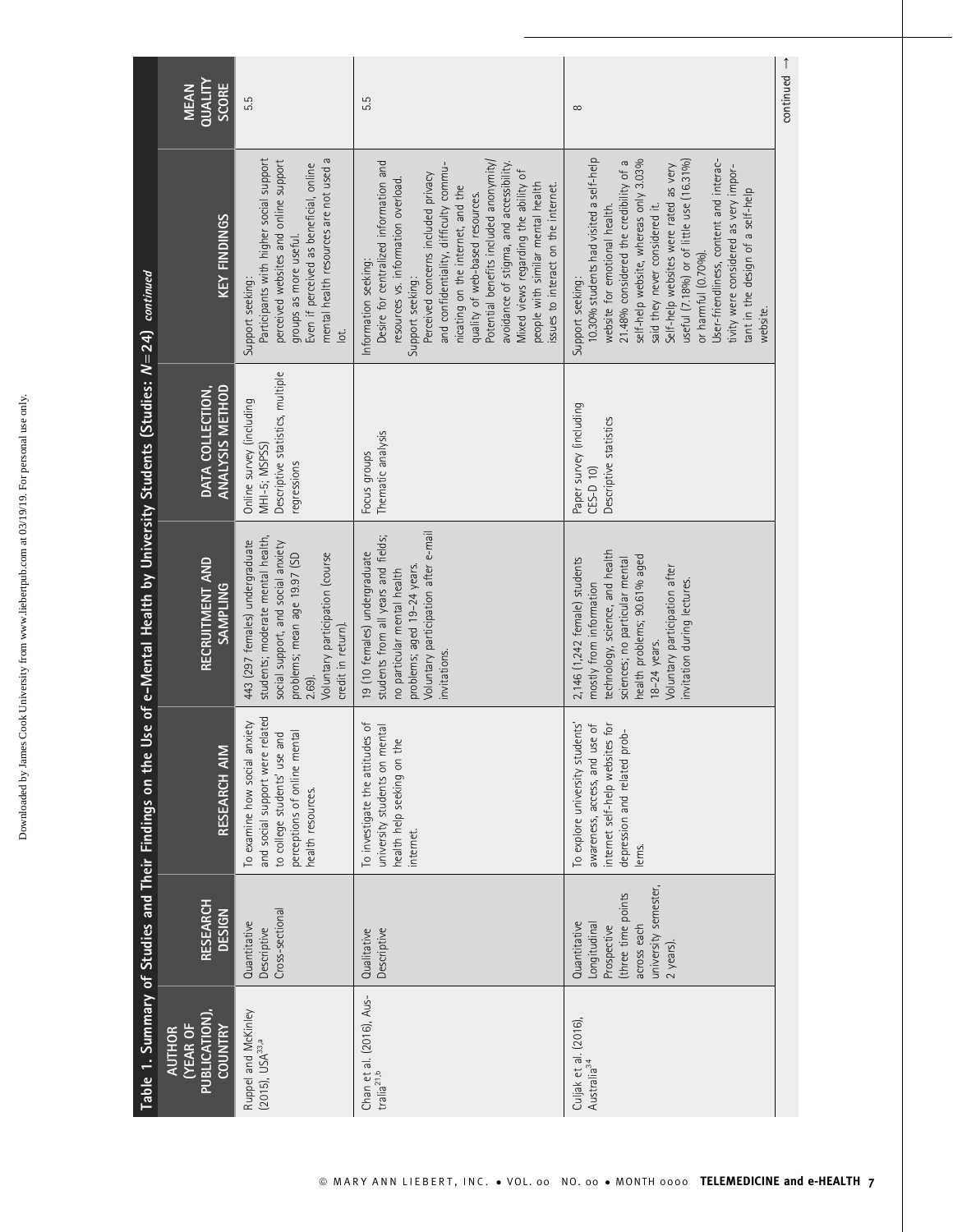|                                                                               | <b>QUALITY</b><br><b>SCORE</b><br><b>MEAN</b>               | 8.5                                                                                                                                                                                                                                                                                                                                                                                                                                                                                                                                                                                                                                                                                                                                                                                                                                                                                                                                                                    | $\infty$                                                                                                                                                                                                                                                                                                                                                                                                                                                                                                                                               | continued |
|-------------------------------------------------------------------------------|-------------------------------------------------------------|------------------------------------------------------------------------------------------------------------------------------------------------------------------------------------------------------------------------------------------------------------------------------------------------------------------------------------------------------------------------------------------------------------------------------------------------------------------------------------------------------------------------------------------------------------------------------------------------------------------------------------------------------------------------------------------------------------------------------------------------------------------------------------------------------------------------------------------------------------------------------------------------------------------------------------------------------------------------|--------------------------------------------------------------------------------------------------------------------------------------------------------------------------------------------------------------------------------------------------------------------------------------------------------------------------------------------------------------------------------------------------------------------------------------------------------------------------------------------------------------------------------------------------------|-----------|
|                                                                               | <b>KEY FINDINGS</b>                                         | searching for online information about<br>For 54%, mental health information on<br>For 84%, using the internet for mental<br>26% would be more likely to use online<br>for information regarding supports and<br>63% would prefer to talk with some-<br>mental health and 81% by searching<br>health information and support can<br>discussions about mental health in<br>For 17%, online counseling from a<br>G<br>professional can be as effective as<br>forums, social networking sites, or<br>allow for anonymity, privacy, and<br>Preference for seeking help from<br>30% use a mobile app related to<br>more familiar source of support.<br>85% avail of e-mental health by<br>For 81%, there can be harmful<br>the internet can be unreliable.<br>mental health and well-being.<br>than face-to-face supports.<br>face-to-face counseling.<br>discussion boards.<br>Information seeking:<br>confidentiality.<br>one in person.<br>Support seeking:<br>services. | 75.3% endorsed willingness to seek help<br>online for emotional problems than from<br>a professional in a face-to-face setting.<br>Facebook was the preferred approach<br>Instant Messenger (29%) and online<br>35.7% are likely to disclose equal or<br>puter games for handling emotional<br>87.4% are interested in trying com-<br>more information online compared<br>for online help (35%), followed by<br>16.7% students would seek online<br>self-help apps (22%).<br>with face-to-face.<br>psychotherapy.<br>Support seeking:<br>difficulties. |           |
|                                                                               | <b>ANALYSIS METHOD</b><br>DATA COLLECTION,                  | Descriptive analyses, thematic<br>Online survey and focus<br>analysis<br>groups                                                                                                                                                                                                                                                                                                                                                                                                                                                                                                                                                                                                                                                                                                                                                                                                                                                                                        | Online survey (including MHI)<br>Descriptive statistics,<br>multinomial logistic<br>regressions                                                                                                                                                                                                                                                                                                                                                                                                                                                        |           |
| ie Use of e-Mental Health by University Students (Studies: $N=24$ ) continued | RECRUITMENT AND<br><b>SAMPLING</b>                          | particular mental health problems;<br>5,556 (61% female) students from<br>Voluntary participation after invi-<br>all years and fields of study; no<br>+33 (27 female) for the focus<br>60% aged 18-22 years.<br>tation through links.<br>groups.                                                                                                                                                                                                                                                                                                                                                                                                                                                                                                                                                                                                                                                                                                                       | particular mental health problems;<br>572 students (368 female), mostly<br>Asian American, freshmen and<br>having undecided majors; no<br>Voluntary participation using<br>advertisements through the<br>mean age 18.78 (SD 1.19).<br>psychology subject pool.                                                                                                                                                                                                                                                                                         |           |
| Table 1. Summary of Studies and Their Findings on th                          | RESEARCH AIM                                                | e-mental health and their like-<br>lihood of availing of e-mental<br>To explore students' views of<br>health.                                                                                                                                                                                                                                                                                                                                                                                                                                                                                                                                                                                                                                                                                                                                                                                                                                                          | personal<br>r games<br>coping<br>through novel delivery medi-<br>To evaluate college students'<br>reported willingness to seek<br>help for emotional distress<br>ums, to play computer<br>for learning emotional<br>skills, and to disclose<br>information online.                                                                                                                                                                                                                                                                                     |           |
|                                                                               | <b>RESEARCH</b><br><b>DESIGN</b>                            | Mixed methods                                                                                                                                                                                                                                                                                                                                                                                                                                                                                                                                                                                                                                                                                                                                                                                                                                                                                                                                                          | Cross-sectional<br>Quantitative<br>Descriptive                                                                                                                                                                                                                                                                                                                                                                                                                                                                                                         |           |
|                                                                               | PUBLICATION)<br><b>CYEAR OF</b><br><b>COUNTRY</b><br>AUTHOR | Karwig and Chambers<br>(2016), Ireland <sup>35</sup>                                                                                                                                                                                                                                                                                                                                                                                                                                                                                                                                                                                                                                                                                                                                                                                                                                                                                                                   | Lungu and Sun (2016),<br>USA <sup>29</sup>                                                                                                                                                                                                                                                                                                                                                                                                                                                                                                             |           |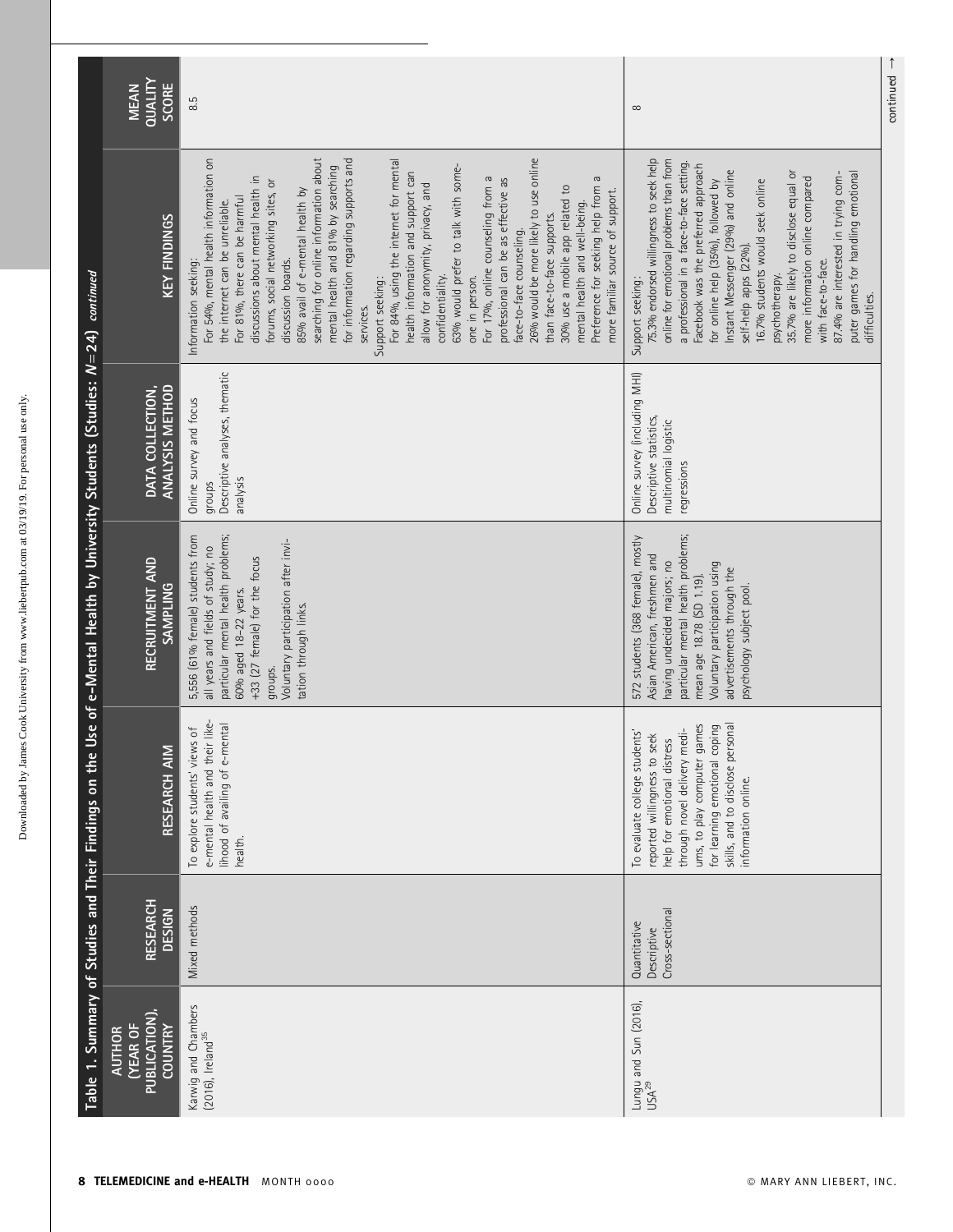| í            |
|--------------|
| ś            |
| ļ<br>ı       |
|              |
| l            |
|              |
|              |
|              |
|              |
| i            |
|              |
| l            |
|              |
|              |
|              |
| l            |
|              |
|              |
|              |
|              |
|              |
|              |
|              |
|              |
| í            |
| l            |
|              |
| ׇׅ֠          |
|              |
| ֖֖֖֚֚֚֚֚֚֬   |
|              |
|              |
|              |
|              |
|              |
|              |
|              |
|              |
|              |
| ï            |
|              |
|              |
|              |
|              |
| d            |
|              |
| <b>DOW/D</b> |
|              |
| ١<br>ļ       |

|                                                                              | QUALITY<br>SCORE<br><b>MEAN</b>                                          | $\infty$                                                                                                                                                                                                                                                                                                                                                                                                                                                                                                                                                                                                                                                                                                                                                                                                                                                                                                                                                                                                        | $\overline{\phantom{a}}$ $\rightarrow$ |
|------------------------------------------------------------------------------|--------------------------------------------------------------------------|-----------------------------------------------------------------------------------------------------------------------------------------------------------------------------------------------------------------------------------------------------------------------------------------------------------------------------------------------------------------------------------------------------------------------------------------------------------------------------------------------------------------------------------------------------------------------------------------------------------------------------------------------------------------------------------------------------------------------------------------------------------------------------------------------------------------------------------------------------------------------------------------------------------------------------------------------------------------------------------------------------------------|----------------------------------------|
|                                                                              | <b>KEY FINDINGS</b>                                                      | 30.2% entered key words into a search<br>77.6% did not trust information found<br>unknown sources (47.1%), and distrust<br>availability (50.8%), and confidentiality<br>12.7% had used forums, online therapy<br>supporting devices, or chat boards with<br>more likely to look for mental health<br>experts in the field of mental health.<br>33.8% never directly visited a health<br>website or portal they already knew.<br>49.4% had looked for mental health<br>Females and Nursing students were<br>associated with consultations with<br>The top three disadvantages were:<br>provider to look for mental health<br>information at least once in their<br>engine, portal, or internet service<br>accessibility (68.8%), information<br>The use of e-mental health was<br>The top three advantages were:<br>unreliable information (74.4%)<br>mental health professionals.<br>Information seeking:<br>Support seeking:<br>information.<br>information.<br>lifetime.<br>$(44.6%)$ .<br>(45.8%)<br>online. |                                        |
|                                                                              | ANALYSIS METHOD<br>DATA COLLECTION,                                      | Descriptive statistics<br>Paper survey                                                                                                                                                                                                                                                                                                                                                                                                                                                                                                                                                                                                                                                                                                                                                                                                                                                                                                                                                                          |                                        |
| e Use of e-Mental Health by University Students (Studies: $N=24$ ) continued | RECRUITMENT AND<br><b>SAMPLING</b>                                       | health problems; 30.7% aged 18-19<br>Computer Science of the University<br>687 (339 female) students of all 5<br>of Cadiz; no particular mental<br>Random recruitment during<br>years of Law, Nursing, and<br>lectures<br>years.                                                                                                                                                                                                                                                                                                                                                                                                                                                                                                                                                                                                                                                                                                                                                                                |                                        |
|                                                                              | RESEARCH AIM                                                             | this medium for mental health<br>general<br>perceptions and trust in using<br>use of the internet and their<br>To determine students'<br>information.                                                                                                                                                                                                                                                                                                                                                                                                                                                                                                                                                                                                                                                                                                                                                                                                                                                           |                                        |
|                                                                              | RESEARCH<br><b>DESIGN</b>                                                | Cross-sectional<br>Quantitative<br>Descriptive                                                                                                                                                                                                                                                                                                                                                                                                                                                                                                                                                                                                                                                                                                                                                                                                                                                                                                                                                                  |                                        |
| Table 1. Summary of Studies and Their Findings on th                         | <b>PUBLICATION</b><br><b>COUNTRY</b><br><b>TYEAR OF</b><br><b>AUTHOR</b> | Montagni et al. (2016),<br>Spain <sup>19,c</sup>                                                                                                                                                                                                                                                                                                                                                                                                                                                                                                                                                                                                                                                                                                                                                                                                                                                                                                                                                                |                                        |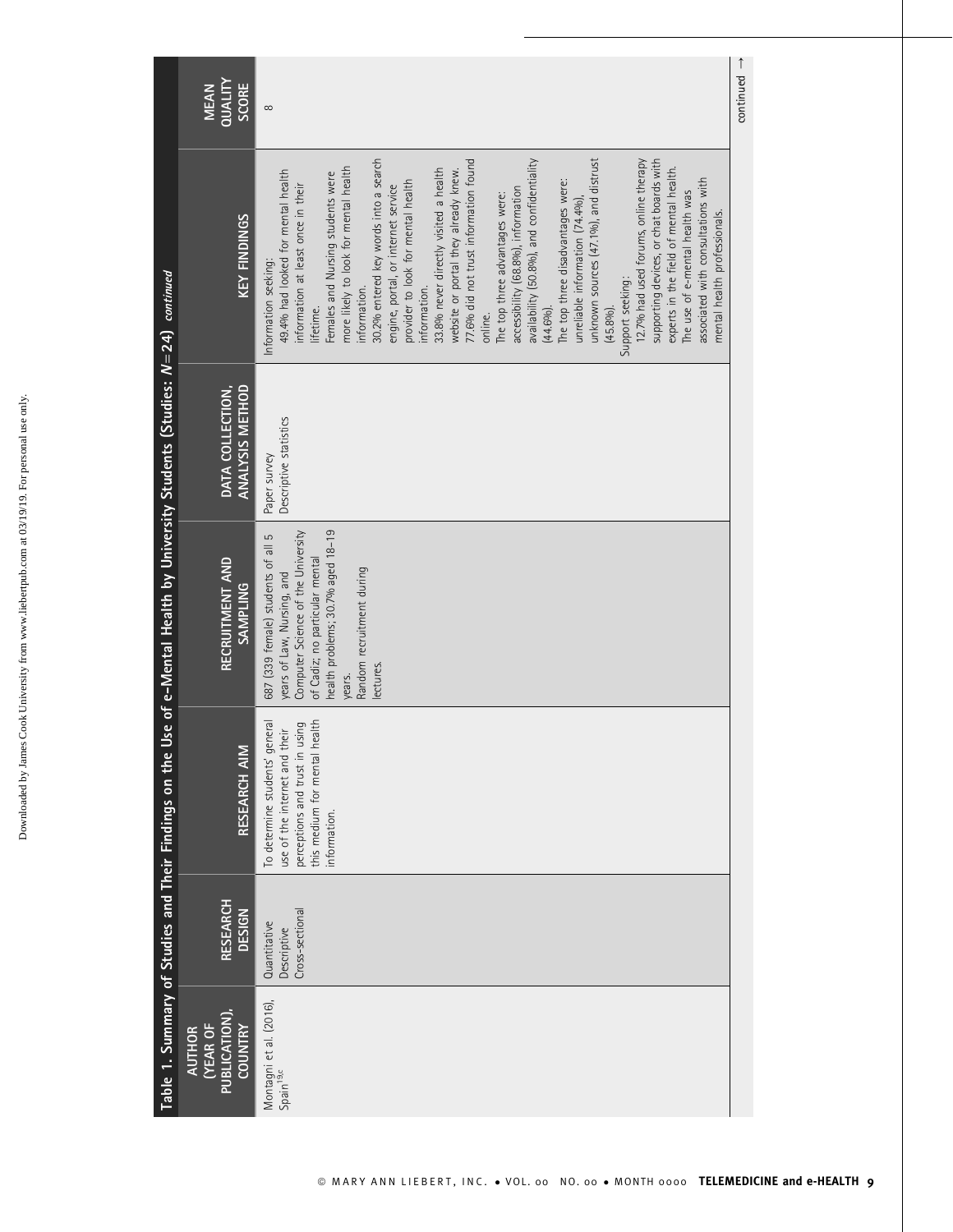|                                                                  | QUALITY<br><b>SCORE</b><br><b>MEAN</b>                            | ${}^{\circ}$                                                                                                                                                                                                                                                                                                                                                                                                                                                                                                                                                                                                                                                                                                                                              | 4                                                                                                                                                                                                                                                                                                                | $\infty$                                                                                                                                                                                                                                                                      | continued |
|------------------------------------------------------------------|-------------------------------------------------------------------|-----------------------------------------------------------------------------------------------------------------------------------------------------------------------------------------------------------------------------------------------------------------------------------------------------------------------------------------------------------------------------------------------------------------------------------------------------------------------------------------------------------------------------------------------------------------------------------------------------------------------------------------------------------------------------------------------------------------------------------------------------------|------------------------------------------------------------------------------------------------------------------------------------------------------------------------------------------------------------------------------------------------------------------------------------------------------------------|-------------------------------------------------------------------------------------------------------------------------------------------------------------------------------------------------------------------------------------------------------------------------------|-----------|
| continued                                                        | KEY FINDINGS                                                      | The most searched topics were "stress"<br>chat room, and 91.8% had never used<br>Online mental health information was<br>97.8% had never used online therapy,<br>95.6% had never accessed a specific<br>rated as either "quite so" (48.9%) or<br>significantly associated with a lower<br>73.0% paid attention to the person<br>(29.7%), "depression" (24.1%), and<br>internet with relevant differences<br>information and support on the<br>49.8% looked for mental health<br>and/or institution providing the<br>Good mental health status was<br>"not quite so" (43.0%) credible.<br>a forum or a discussion board.<br>use of e-mental health.<br>Information seeking:<br>"anxiety" (22.8%).<br>across countries.<br>Support seeking:<br>information. | Virtual community can help overcome<br>should be present and overseen by a<br>personalized, and a culture of safety<br>It could also reduce the need for<br>costly one-to-one mental health<br>Content should be flexible and<br>stigma and social pressure.<br>Support seeking:<br>consultations.<br>moderator. | institutions regarding their well-being.<br>wellness-related resources and receiv-<br>College students are open and willing<br>ing text messages from educational<br>to using m-health for accessing<br>Information/Support seeking:                                          |           |
|                                                                  | <b>ANALYSIS METHOD</b><br>DATA COLLECTION,                        | Descriptive statistics<br>Paper survey                                                                                                                                                                                                                                                                                                                                                                                                                                                                                                                                                                                                                                                                                                                    | Thematic analysis, descriptive<br>Focus groups<br>statistics                                                                                                                                                                                                                                                     | PRISMA framework<br>Systematic review                                                                                                                                                                                                                                         |           |
| Use of e-Mental Health by University Students (Studies: $N=24$ ) | RECRUITMENT AND<br><b>SAMPLING</b>                                | 2,466 (1,395 female) students of all<br>mental health problems; mean age<br>Computer Science; no particular<br>5 years of Law, Nursing, and<br>Random recruitment during<br>lectures<br>21.6.                                                                                                                                                                                                                                                                                                                                                                                                                                                                                                                                                             | students from all years and fields;<br>problems; mean age 23.38 (SD<br>72 (40 female) undergraduate<br>Voluntary participation after<br>no particular mental health<br>distribution of study flyers.<br>5.82).                                                                                                   | 13 articles: 12 at 4-year universities<br>students from different disciplines;<br>university in the United Kingdom;<br>in the United States and 1 at a<br>with or without mental health<br>problems; aged 18-25 years.<br>No specific information on<br>recruitment strategy. |           |
| Table 1. Summary of Studies and Their Findings on the            | RESEARCH AIM                                                      | formation seeking by European<br>demographic variables associ-<br>internet for mental health in-<br>ated with the use of the<br>To describe the socio-<br>university students.                                                                                                                                                                                                                                                                                                                                                                                                                                                                                                                                                                            | ities and the development of an<br>online mindfulness community.<br>activ-<br>To elicit perspectives of stu-<br>dents about their online                                                                                                                                                                         | mobile<br>wellness-related resources and<br>mental health interventions to<br>health for communicating<br>To investigate the use of<br>college students.                                                                                                                      |           |
|                                                                  | RESEARCH<br><b>DESIGN</b>                                         | Cross-sectional<br>Quantitative<br>Descriptive                                                                                                                                                                                                                                                                                                                                                                                                                                                                                                                                                                                                                                                                                                            | Descriptive<br>Qualitative                                                                                                                                                                                                                                                                                       | Systematic review                                                                                                                                                                                                                                                             |           |
|                                                                  | PUBLICATION)<br><b>YEAR OF</b><br><b>COUNTRY</b><br><b>AUTHOR</b> | Montagni et al. (2016),<br>France, Ireland, Italy,<br>and Spain <sup>17,c</sup>                                                                                                                                                                                                                                                                                                                                                                                                                                                                                                                                                                                                                                                                           | El Morr et al. (2017),<br>Canada <sup>41</sup>                                                                                                                                                                                                                                                                   | Kalkbrenner (2017),<br>Johnson and<br>USA <sup>40</sup>                                                                                                                                                                                                                       |           |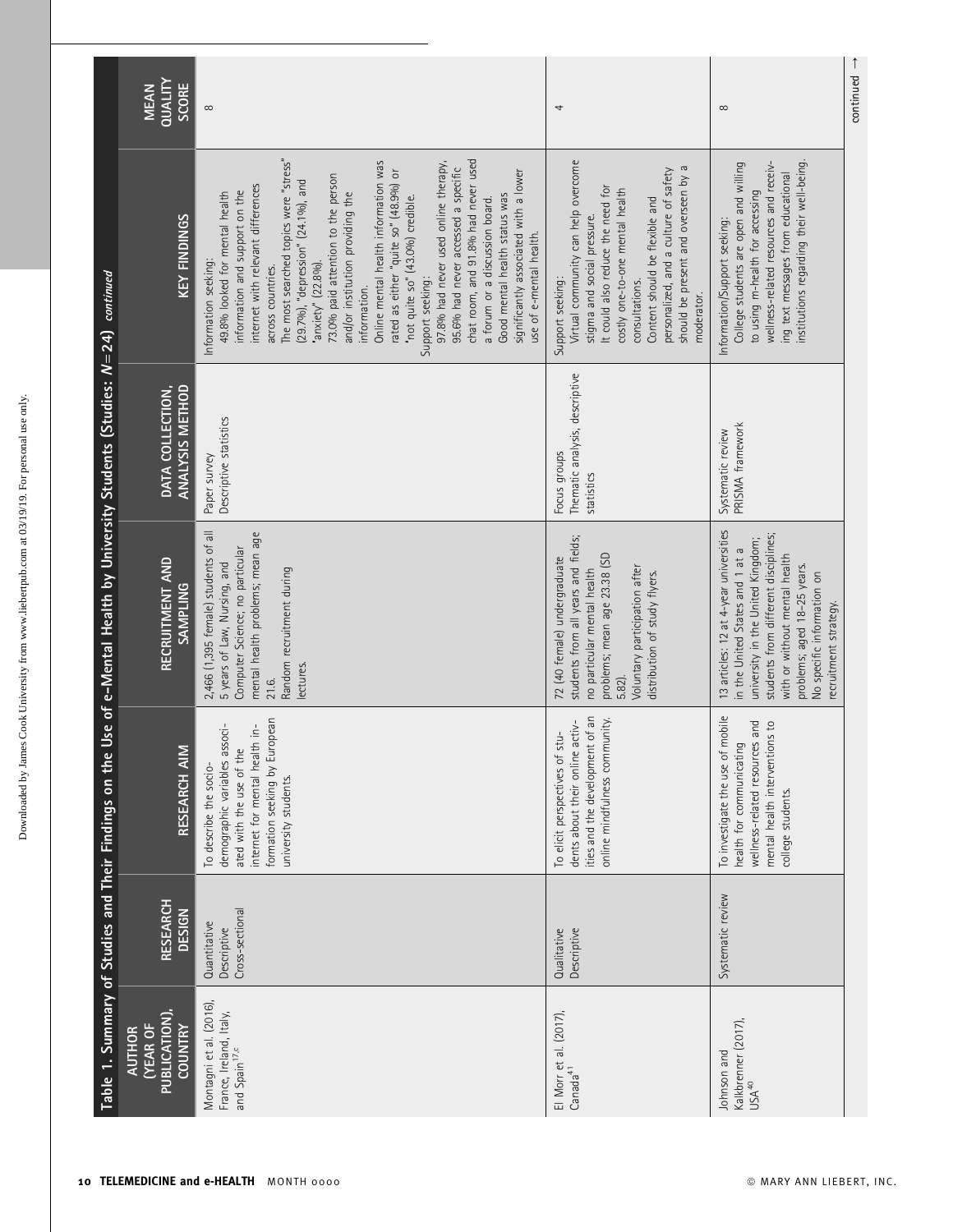|                                                                           | <b>QUALITY</b><br><b>SCORE</b><br><b>MEAN</b>                      | 8.5                                                                                                                                                                                                                                                                                                                                                                                                                                                                                                                 | 4                                                                                                                                                                                                                                                                                                            | $\overline{ }$                                                                                                                                                                                                                            | 6                                                                                                                                                                                                                                                                                                  | $continued \rightarrow$ |
|---------------------------------------------------------------------------|--------------------------------------------------------------------|---------------------------------------------------------------------------------------------------------------------------------------------------------------------------------------------------------------------------------------------------------------------------------------------------------------------------------------------------------------------------------------------------------------------------------------------------------------------------------------------------------------------|--------------------------------------------------------------------------------------------------------------------------------------------------------------------------------------------------------------------------------------------------------------------------------------------------------------|-------------------------------------------------------------------------------------------------------------------------------------------------------------------------------------------------------------------------------------------|----------------------------------------------------------------------------------------------------------------------------------------------------------------------------------------------------------------------------------------------------------------------------------------------------|-------------------------|
|                                                                           | <b>KEY FINDINGS</b>                                                | Students were not familiar with mental<br>The highest intention was of informal<br>Barriers for using mobile apps were<br>General intentions to use a mobile<br>resources than in-person therapy<br>app if their therapist or a friend<br>health mobile apps and had low<br>supports (e.g., parents, friends),<br>whereas the lowest was online<br>stigma, credibility, and privacy.<br>21% preferred online self-help<br>interest in such apps.<br>recommended it.<br>Support seeking:<br>resources.<br>self-help. | ness to use m-health was predicted by<br>No ethnic differences in willingness to<br>Attitudinal variables and acculturation<br>use m-health technology, but willing-<br>outcome after distress was controlled<br>explained 13.5% of the variability in<br>greater acculturation.<br>Support seeking:<br>for. | 60% reported willingness to use online<br>services, but real utilization was low.<br>distress, 3% reported online mental<br>Among students with psychological<br>health services use.<br>Support seeking:                                 | 69.2% declared being confident using<br>medical professionals such as general<br>Online tools and family and friends<br>were preferred sources rather than<br>the computer or telephone to seek<br>information about mental illness.<br>Information seeking:<br>Support seeking:<br>practitioners. |                         |
|                                                                           | DATA COLLECTION,<br><b>ANALYSIS METHOD</b>                         | Online survey (including<br>Descriptive statistics<br>CCAPS; GHSQ)                                                                                                                                                                                                                                                                                                                                                                                                                                                  | Both paper and online surveys<br>(including BAPS; BASH;<br>Descriptive statistics<br>DASS-21; MAA)                                                                                                                                                                                                           | Online survey (including K6)<br>Descriptive statistics                                                                                                                                                                                    | Online survey (including K10;<br>Analyses of variance,<br>MHLS; WEMWBS)<br>correlations                                                                                                                                                                                                            |                         |
| e Use of e-Mental Health by University Students (Studies: N=24) continued | RECRUITMENT AND<br><b>SAMPLING</b>                                 | ple currently had clinically elevated<br>tation through a research platform<br>mental health problems; mean age<br>from psychology; 57% of the sam-<br>389 (70% female) students mostly<br>Voluntary participation after invi-<br>with students' e-mail addresses.<br>scores on one or more sets of<br>20.08 years (SD 3.48).                                                                                                                                                                                       | Voluntary participation after invi-<br>mental health problems; unspeci-<br>class and e-mail announcements<br>tation via psychology courses in<br>250 (76% female): 47.2% Latino<br>and 32.8% non-Hispanic White;<br>undergraduates; no particular<br>(course credits in return).<br>fied age.                | criteria for mental health treatment<br>dents; 91% undergraduates from all<br>6,034 (54% female) university stu-<br>No specific information on recruit-<br>fields of study; 1,557 met study<br>need; mean age 23 years.<br>ment strategy. | dents; mostly undergraduates; from<br>all fields of study; 11.6% indicated<br>Voluntary participation after invi-<br>a diagnosis of a previous mental<br>health problem; mean age 20.94<br>380 (146 female) university stu-<br>tation through a web link.<br>years (SD 5.29).                      |                         |
| Table 1. Summary of Studies and Their Findings on th                      | $\geq$<br><b>RESEARCH A</b>                                        | ntentions<br>and use of online mental health<br>with<br>resources as compared<br>other support options.<br>To examine students' i                                                                                                                                                                                                                                                                                                                                                                                   | treatment barriers and willing-<br>ences in students related to<br>To understand ethnic differ-<br>ness to use mobile health<br>technology.                                                                                                                                                                  | To assess use of and attitudes<br>health<br>services among community<br>toward online mental<br>college students.                                                                                                                         | with better mental health out-<br>health literacy in students and<br>to seek<br>To ascertain levels of mental<br>health literacy is associated<br>to examine whether mental<br>comes and intentions<br>professional care.                                                                          |                         |
|                                                                           | <b>RESEARCH</b><br><b>DESIGN</b>                                   | (Baseline survey<br>survey 4 weeks<br>plus follow-up<br>Quantitative<br>Longitudinal<br>after)                                                                                                                                                                                                                                                                                                                                                                                                                      | Cross-sectiona<br>Quantitative<br>Descriptive                                                                                                                                                                                                                                                                | Cross-sectional<br>Quantitative<br>Descriptive                                                                                                                                                                                            | Cross-sectiona<br>Quantitative<br>Descriptive                                                                                                                                                                                                                                                      |                         |
|                                                                           | PUBLICATION)<br><b>(YEAR OF</b><br><b>COUNTRY</b><br><b>AUTHOR</b> | Levin et al. (2017),<br>USA <sup>23</sup>                                                                                                                                                                                                                                                                                                                                                                                                                                                                           | Berkout et al. (2018),<br>USA <sup>30</sup>                                                                                                                                                                                                                                                                  | Dunbar et al. (2018),<br>USA <sup>22</sup>                                                                                                                                                                                                | Gorczynski et al. (2018),<br>United Kingdom <sup>27</sup>                                                                                                                                                                                                                                          |                         |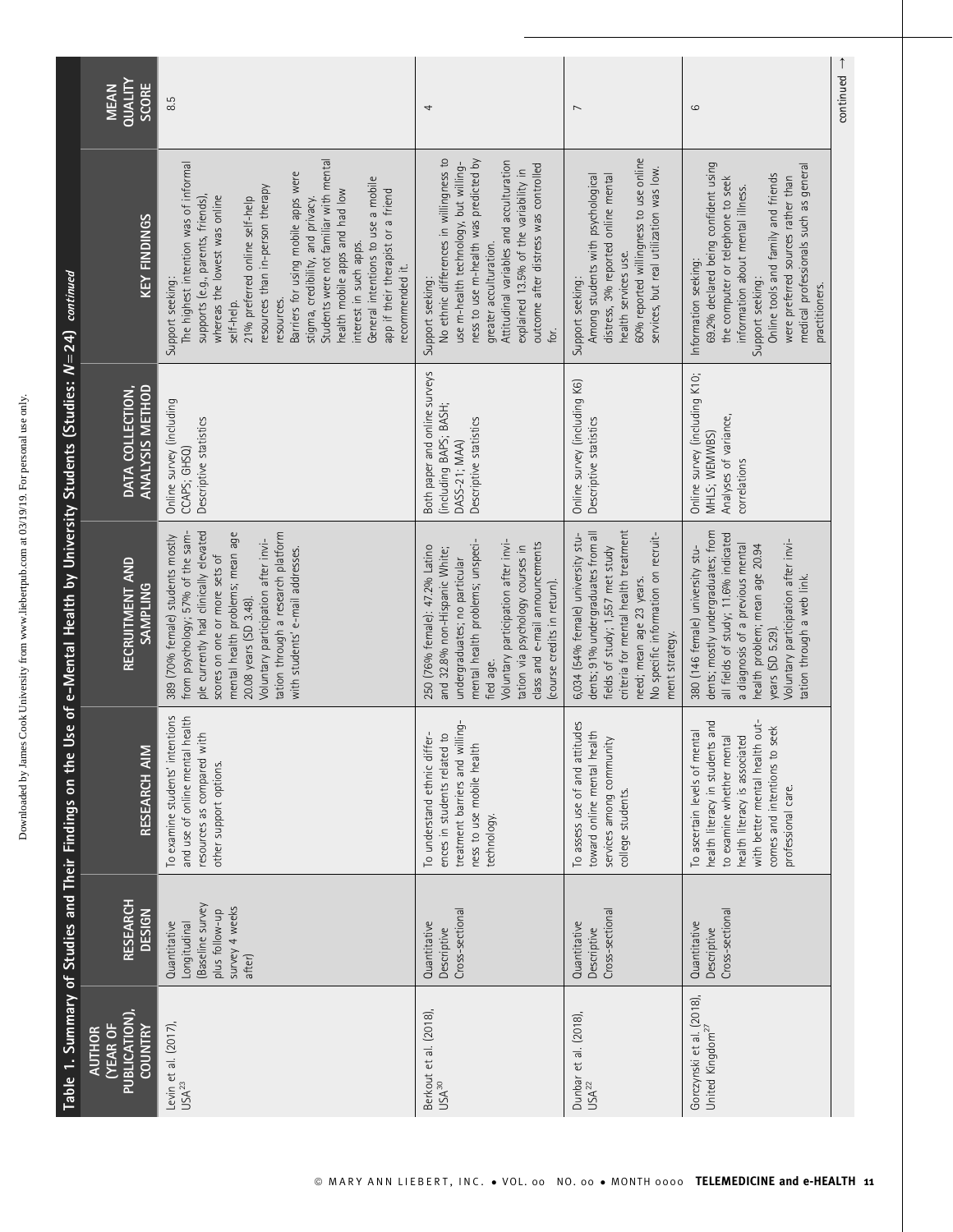| ֦֦֧֦֦֧֦֧֧֧֦֧֧֦֧֦֧֦֧֦֧֦֧֦֧֦֧֦֧֦֧֧֧֧֧֧֦֧֛֧֦֧֛֪֧֛֪֛֛֛֛֛֛֛֛֚֚֚֚֚֚֚֚֬֝֝֬֝֝֓֕֓֕֝֓֕֝֬֝֓֝֬֝֓֝֬֝֬֝֬֜              |
|----------------------------------------------------------------------------------------------------------|
|                                                                                                          |
| ì                                                                                                        |
|                                                                                                          |
|                                                                                                          |
|                                                                                                          |
|                                                                                                          |
|                                                                                                          |
|                                                                                                          |
| l<br>í                                                                                                   |
|                                                                                                          |
| ļ<br>l                                                                                                   |
|                                                                                                          |
| I<br>l                                                                                                   |
|                                                                                                          |
| í                                                                                                        |
| ١                                                                                                        |
| 5<br>i                                                                                                   |
|                                                                                                          |
|                                                                                                          |
|                                                                                                          |
|                                                                                                          |
|                                                                                                          |
|                                                                                                          |
|                                                                                                          |
| l                                                                                                        |
| i<br>ł<br>í                                                                                              |
|                                                                                                          |
| l                                                                                                        |
|                                                                                                          |
|                                                                                                          |
|                                                                                                          |
|                                                                                                          |
|                                                                                                          |
| <b>Contract</b><br>֦֦֦֦֦֦֦֦֧֧֧֦֧֧֧֚֚֚֚֚֚֚֚֚֚֚֚֚֚֡֓֝֬֓֓֡֓֓֡֓֓֡֓֡֓֡֬֓֓֞֓֡֓֓֡֡֓֓֞֓֞֓֡֓֓֡֓֓֞֡֓֞֓֬֓֞֓֓֓֓֓֞֓֓֝ |
|                                                                                                          |
|                                                                                                          |
|                                                                                                          |
| ï                                                                                                        |
| Ì                                                                                                        |
|                                                                                                          |
| l                                                                                                        |
| ١                                                                                                        |
| l                                                                                                        |
| b                                                                                                        |
| j                                                                                                        |
| I<br>I                                                                                                   |
|                                                                                                          |
| ł                                                                                                        |
|                                                                                                          |
| I                                                                                                        |
|                                                                                                          |
| i                                                                                                        |
|                                                                                                          |
|                                                                                                          |
|                                                                                                          |
|                                                                                                          |
| ï                                                                                                        |
| l                                                                                                        |
|                                                                                                          |
|                                                                                                          |
| $\sim$<br>i<br>ļ                                                                                         |

|                                                                            | QUALITY<br>SCORE<br><b>MEAN</b>                                     | 5.5                                                                                                                                                                                                                                                                                                                                                                                                     | 4.5                                                                                                                                                                                                                                                            | CCAPS, Counseling Center Assessment of Psychological Symptoms; CES-D 10, Center for Epidemiologic Studies Short Depression Scale; CSS, Cyberchondria Severity Scale; DASS-21 or 42, Depression Anxiety Stress Scales- |
|----------------------------------------------------------------------------|---------------------------------------------------------------------|---------------------------------------------------------------------------------------------------------------------------------------------------------------------------------------------------------------------------------------------------------------------------------------------------------------------------------------------------------------------------------------------------------|----------------------------------------------------------------------------------------------------------------------------------------------------------------------------------------------------------------------------------------------------------------|-----------------------------------------------------------------------------------------------------------------------------------------------------------------------------------------------------------------------|
|                                                                            | <b>KEY FINDINGS</b>                                                 | more self-help resources (website, app,<br>Students who do not see (or intend to<br>48% reported intentions to use one or<br>self-help), and lower perceived stigma.<br>see) a mental health professional are<br>self-help (i.e., that people approve of<br>Students tended to have higher per-<br>ceived injunctive norms supporting<br>willing to use self-help.<br>Support seeking:<br>and/or book). | had a significantly higher likelihood of<br>reporting that they would only utilize<br>35% preferred online counseling and<br>preference for face-to-face services.<br>Small, but statistically significant,<br>online counseling services.<br>Support seeking: |                                                                                                                                                                                                                       |
|                                                                            | ANALYSIS METHOD<br>DATA COLLECTION,                                 | Descriptive statistics, correla-<br>Online survey (including<br>CCAPS; SSOSH; SSRPH).<br>tions, ANOVA                                                                                                                                                                                                                                                                                                   | Online survey (including FFAS;<br>Descriptive statistics<br>OCAS)                                                                                                                                                                                              |                                                                                                                                                                                                                       |
| Use of e-Mental Health by University Students (Studies: $N=24$ ) continued | RECRUITMENT AND<br><b>SAMPLING</b>                                  | sectional survey study according to<br>fields of study; no particular mental<br>200 (64.5% females) students with<br>health problems; mean age 21.07<br>mental health problems; from all<br>Recruitment from a larger cross-<br>specific inclusion criteria.<br>SD 4.74                                                                                                                                 | 409 (239 female) students from all<br>years and fields of study; no par-<br>Random recruitment during lec-<br>ticular mental health problems;<br>median age 20 years.<br>tures.                                                                                | Asian Americans; AVS-R, Asian Values Scale Revised; BAPS, Beliefs About Psychological Services; BASH, Brief Acculturation Scale for Hispanics;                                                                        |
| Table 1. Summary of Studies and Their Findings on the                      | RESEARCH AIM                                                        | among<br>(books, websites, mobile apps)<br>To examine whether self-help<br>increases help seeking for<br>mental health problems<br>college students.                                                                                                                                                                                                                                                    | mental health online delivery as<br>usage of mental health services<br>To examine the potential of<br>a way of increasing overall<br>among students.                                                                                                           | ARSMA-II, Acculturation Rating Scale for Mexican Americans adapted for                                                                                                                                                |
|                                                                            | <b>RESEARCH</b><br><b>DESIGN</b>                                    | Cross-sectional<br>Quantitative<br>Descriptive                                                                                                                                                                                                                                                                                                                                                          | Cross-sectional<br>Quantitative<br>Descriptive                                                                                                                                                                                                                 |                                                                                                                                                                                                                       |
|                                                                            | PUBLICATION),<br><b>COUNTRY</b><br><b>(YEAR OF</b><br><b>AUTHOR</b> | Levin et al. (2018),<br>USA <sup>31</sup>                                                                                                                                                                                                                                                                                                                                                               | Wong et al. (2018).<br>Malaysia <sup>20</sup>                                                                                                                                                                                                                  | a-CSame study, but different analyses and outcomes.                                                                                                                                                                   |

21 or 42; EN/SAA-R, European American Values Scale for Asian Americans Revised; eHealth literacy scale; EPQ-R, Eysenck Personality Questionnaire; FFAS, Face-to-Face Counseling Attitude Scale; GHSQ, General Help-Seeking Questiomaire; K6 or K10, Kessler Psychological Distress Scale 6 or 10 items; MAA, Mobile Application Acceptance; MHI or -5, Mental Health Inventoy Scale or five items; MHLC, Multidimensional Health<br>Locus of Co 21 or 42; EAVSAA-R, European American Values Scale for Asian Americans Revised; eHeals, eHealth literacy scale; EPQ-R, Eysenck Personality Questionnaire; FFAS, Face-to-Face Counseling Attitude Scale; GHSQ, General Help-Seeking Questionnaire; K6 or K10, Kessler Psychological Distress Scale 6 or 10 items; MAA, Mobile Application Acceptance; MHI or -5, Mental Health Inventory Scale or five items; MHLC, Multidimensional Health Locus of Control; MHLS, Mental Health Literacy Scale; MSPSS, Multidimensional Scale of Perceived Social Support; OCAS, Online Counseling Attitude Scale; PF-SOC, Problem-Focused Style of Coping; PRISMA, Preferred Reporting Items for Systematic Reviews and Meta-Analyses statement; SSOSH, Self-stigma of seeking help (SSOSH); SSRPH, Stigma scale for receiving psychological help; WEMWBS, Warwick-Edinburgh mental well-being scale.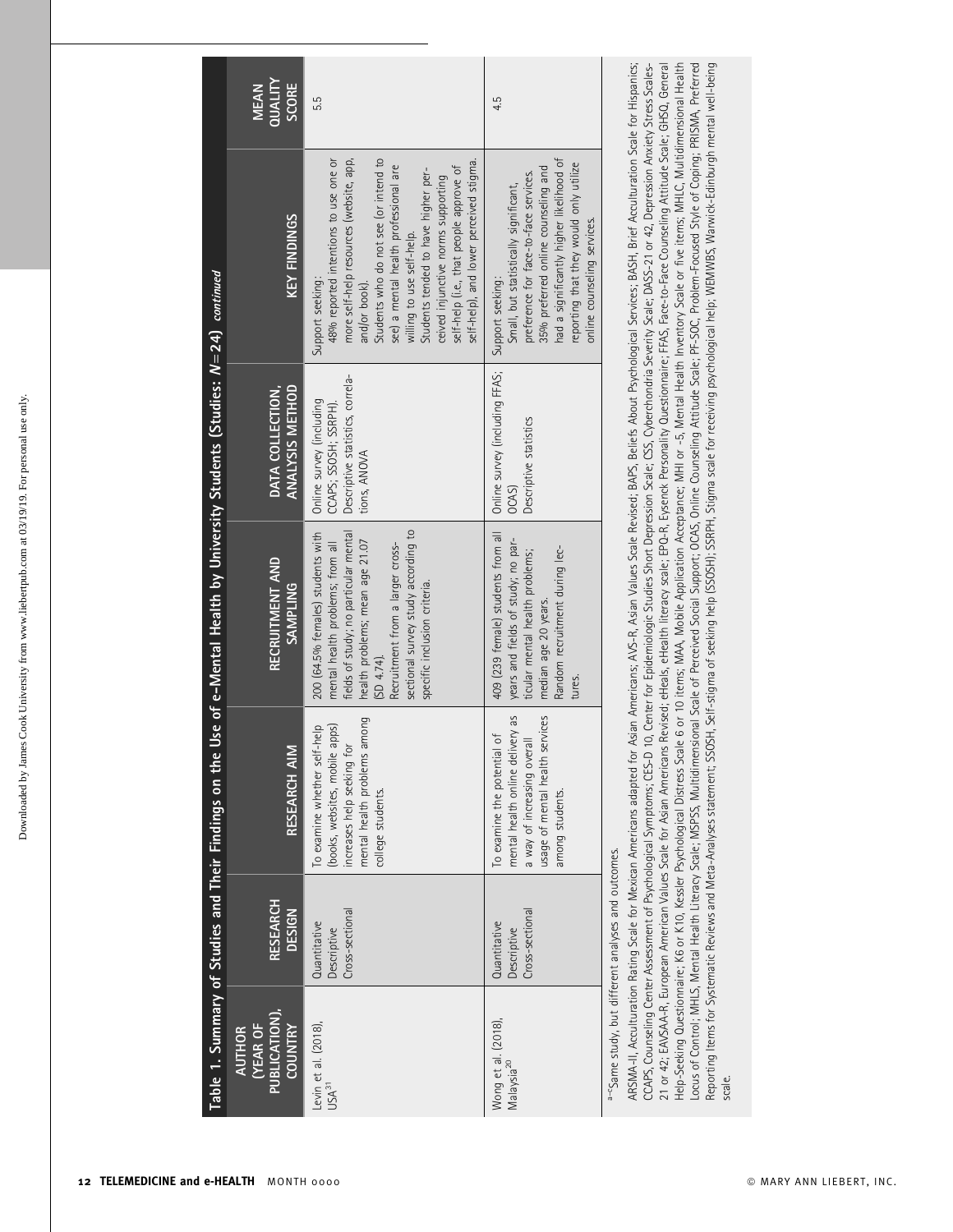# SYSTEMATIC REVIEW OF STUDENTS' E-MENTAL HEALTH

Students reported trusting information provided by official and reliable institutions, including their university.<sup>35</sup>

Seeking mental health-related information on the internet was a relatively common behavior among all students, but especially among those with a need for help with psychological problems.<sup>18,33,35,36</sup>

On average, 1 university student out of 10 had accessed at least once a mental health support platform or mobile application for support seeking.<sup>17,31,34</sup> Facebook was among the most preferred e-mental health resources for support seeking. Specifically, social media were ranked higher than online support groups or discussion boards. $^{24}$  Support was sought mainly for managing academic stress, dealing with depression, and limiting anxiety symptoms.  $22,23,26,37$ 

When asked about their intention to use online help, students' opinions differed. Some studies reported that young participants were very open to creative ways of receiving emotional help through digital tools (e.g., serious games, wearable devices, online education programs, Facebook), preferring the digital environment versus face-toface professional help.<sup>27,29,40</sup> On the contrary, some other studies reported that students presenting a mental health problem would prefer to interact with a person, whether that be a professional, a friend, or a family member.<sup>20,21,26,32,35</sup> Current usage and willingness to use e-mental health were, in fact, associated to perceived vulnerability<sup>36</sup> and the presence of a psychological problem.<sup>17,18,22,34</sup> In other words, the need for help with mental health issues appeared to be a strong predictor of students' intention to use e-mental health for support seeking.<sup>24,35</sup> However, depressive symptoms were not significantly related to online help seeking in one study.<sup>37</sup>

Finally, some students considered e-mental health as an alternative help resource compared with traditional consultations, having the potential to attract students who might not be reached by traditional mental health services.<sup>18,28,34</sup> Some other students perceived e-mental health as a complementary tool to traditional care that cannot replace face-to-face consultations.<sup>17,23,24</sup>

### ADVANTAGES OF MENTAL HEALTH-RELATED DIGITAL USE

The main advantages for using the internet for mental health information included the accessibility 24 h a day, the wealth of available online information, the promptness of free-of-charge information, and the fact that it was perceived as a confidential, private, and anonymous source for information.<sup>17,29,35</sup> Students felt free to ask their questions online, without the fear of judgment.<sup>18,32</sup>

All reviewed articles suggested that digital tools are seen as very useful by students since they can counteract two main barriers: lack of time and fear of being stigmatized.<sup>21,23,25,29,34,41</sup>

Consistently across studies, the main advantages for using the internet for mental health support seeking were: accessibility (at all times, from all places), anonymity, privacy, and confidentiality, $29,32$  as well as the potential for providing cost-effective mental health interventions via web- or mobilebased platforms, thus addressing financial concerns related to treatment seeking and reducing mental health disparities among minorities. $^{21,29}$  Finally, students reported that emental health can also promote peer-to-peer support<sup>25,35</sup> favoring the connection of people experiencing similar issues (e.g., via forums). $^{21}$ 

#### BARRIERS OF MENTAL HEALTH-RELATED DIGITAL USE

Reasons for not using e-mental health for information seeking included: lack of perceived need or interest, impossibility to identify the author of the information, distrust in the information in comparison with medical advice, and belief that the information would be unreliable.<sup>17,32</sup> Some students were particularly skeptical about the quality and accuracy of information found on mental health forums, social networking sites, or discussion boards. $^{21}$  Further, the quantity of information was perceived as overwhelming, scattered, and difficult to navigate for some students.<sup>35</sup>

The greatest barriers for using e-mental health for support seeking were related to students not being interested in using mental health-related digital tools, concerns on privacy of data collected, not enough guidance on which digital tools are credible and effective, the impersonal and distant nature of the digital environment, and concerns about the credibility of developers.<sup>21,23,25,32</sup> Students who reported that they would not use e-mental health for support predominantly cited that they would prefer to interact with a person, whether that be a professional, a friend, or a family member.<sup>24</sup> Finally, concerns were raised about not being understood or difficulties in communicating via text (i.e., accurately portray emotions through writing on the internet) when other nonverbal information is absent.<sup>25</sup>

### **Discussion**

This systematic review consolidates the evidence that e-mental health is largely used and accepted by university students worldwide. Notwithstanding different culturalspecific perceptions of mental health and different organization of national health and prevention systems, $42$  e-mental health appeared to be useful for university students from all countries of included studies.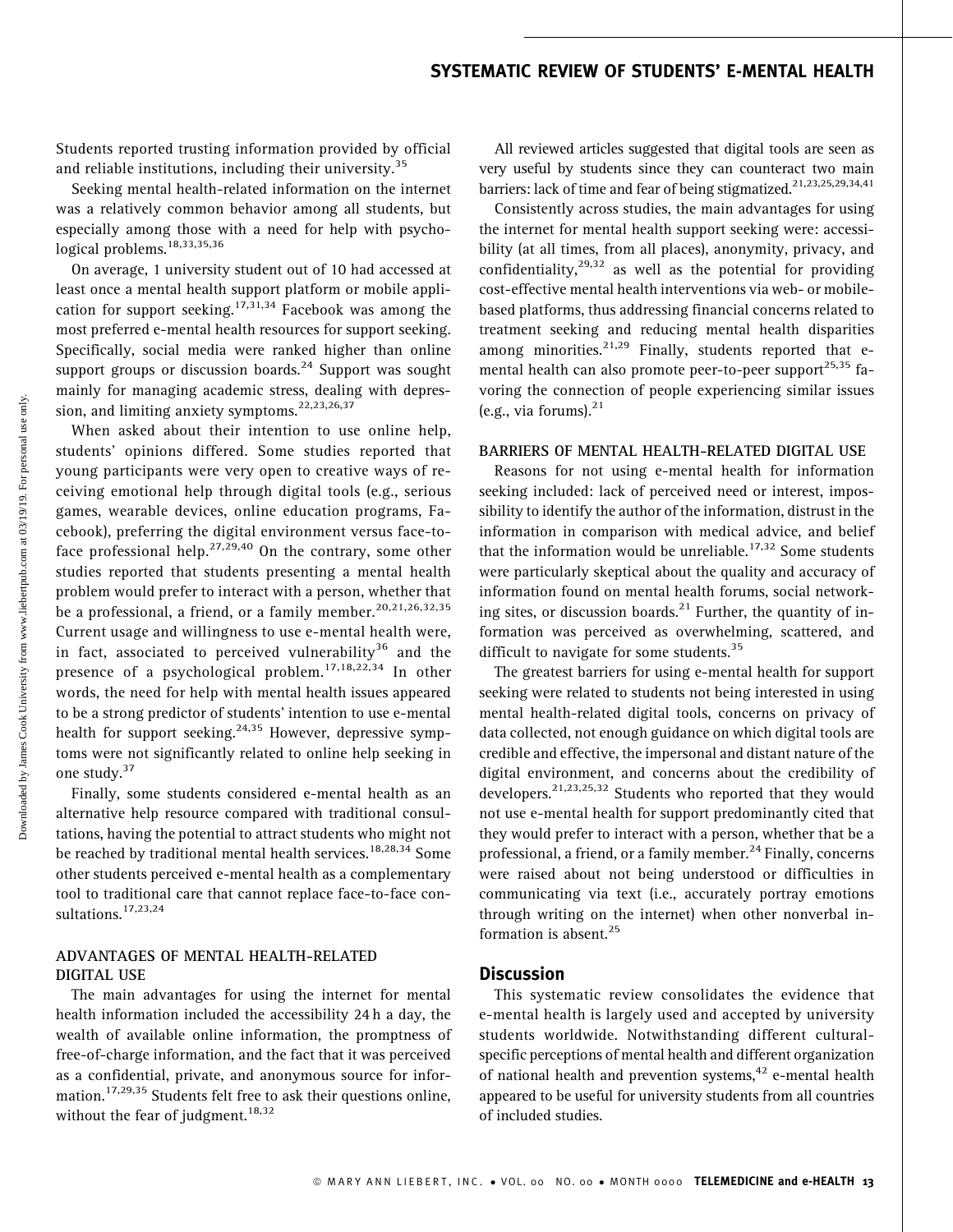### MONTAGNI ET AL.

Two key findings emerged: (1) students' high need for online mental health information and (2) their preparedness to use digital tools for psychological support. On the one hand, almost all students participating in reviewed studies declared being curious about mental health information, whether healthy or unhealthy, distressed or not. In other words, students' online mental health information seeking was unrelated to the presence of a diagnosed or suspected mental health problem. On the other hand, students were very interested in web- and mobile-based tools for their mental health and well-being and were confident about their ongoing development. However, according to reviewed studies, e-mental health is currently being used for support seeking almost exclusively by students experiencing a mental health problem or disorder. This result is consistent with studies on other young populations: In general, youth report seeking e-mental health care mostly in case of psychological difficulties or diagnosis of mental illnesses.<sup>43</sup>

These two findings reinforce the idea that the university setting represents a unique system of support services for students, and that digital tools developed by university staff have a potential to promote students' psychological wellbeing and prevent mental diseases.<sup>44,45</sup>

However, to increase mental health-related digital use for both information and support seeking among university students, some barriers still need to be overcome. These include concerns about credibility of online information and fear of confidentiality breaches, which is in line with the results of a systematic review on health-related internet use by children and adolescents conducted in 2018.<sup>39</sup> Students can feel overwhelmed when using e-mental health for information and support seeking, and, by consequence, demand centralized information and resources. A solution for this may be the combination of traditional mental health care with e-mental health tools, provided they are validated and recommended by therapists. Another barrier highlighted by this review was the potential side effects of untested digital interventions. Students reported the need for guidance on which digital tools are credible and effective to avoid the deterioration of their mental health. The risk of using these untested, inefficient applications was a point of vigilance often mentioned by students, who showed fear that for a sensitive subject such as mental health, uncontrolled or unaccompanied use risks was iatrogenic. Moreover, although online self-help is often assumed to overcome stigma related to seeking treatment, some students reported a common concern that others would see that they are using a mental health-related digital tool.<sup>23</sup> As a matter of fact, issues of anonymity and confidentiality were seen as controversial. Anonymity was considered a benefit

when looking for information or at a primary prevention stage, whereas the lack of human contact was unanimously seen as a disadvantage in managing and treating a mental health problem or disease. As a solution, some students suggested to incorporate family and friends into online treatment platforms.<sup>27</sup>

An important final observation is that all studies in this review reported high prevalence of psychological distress among participants, thus reaffirming that university students are a high-risk population for mental health issues. The provision of technology-mediated universal prevention or early intervention measures is highly recommended. Digital options have great potential for reaching nontreatment seekers and as an adjunct for young adults who are already engaging in psychological therapy but need support and social connection outside of the usual therapy hours.

Our work has some limitations. First of all, one of the main difficulties in reviewing the literature regarding e-mental health is the absence of standard comparable survey tools to assess students' use of the internet and new technologies for mental health. Second, as we only included publications in English, language bias could not be ruled out. Third, the studies included were conducted during a time span of 10 years: In the digital age, practices and habits are constantly changing and results may be difficult to compare from 1 year to the other. Fourth, only four studies were conducted in non-English-speaking populations, thus not providing an exhausting picture of university students' mental healthrelated digital use worldwide. Finally, in all articles, female students were over-represented ( $\sim$  65%). Therefore, we cannot generalize our results to male students and gender specificities need to be explored further. Considering these limitations, future research should involve larger representative samples with special attention to hard-to-reach groups such as international students and male students. Findings will inform the design and development of attractive digital tools adapted to these specific audiences.

In conclusion, findings of this review have implications for university staff, health care professionals, and policymakers in relation to the design of digital mental health interventions targeting students. There already exist several web- and mobile-based tools for mental health aimed at young people at university.<sup>8,9</sup> Our review suggests that there is a need to not only continue developing tools but also improve existing ones to meet the needs and expectations of university students and optimize engagement. The systematic evaluation of such tools is essential. Taking into account the barriers identified by students, developers of these tools need to ensure that information on data and privacy protection is clearly available to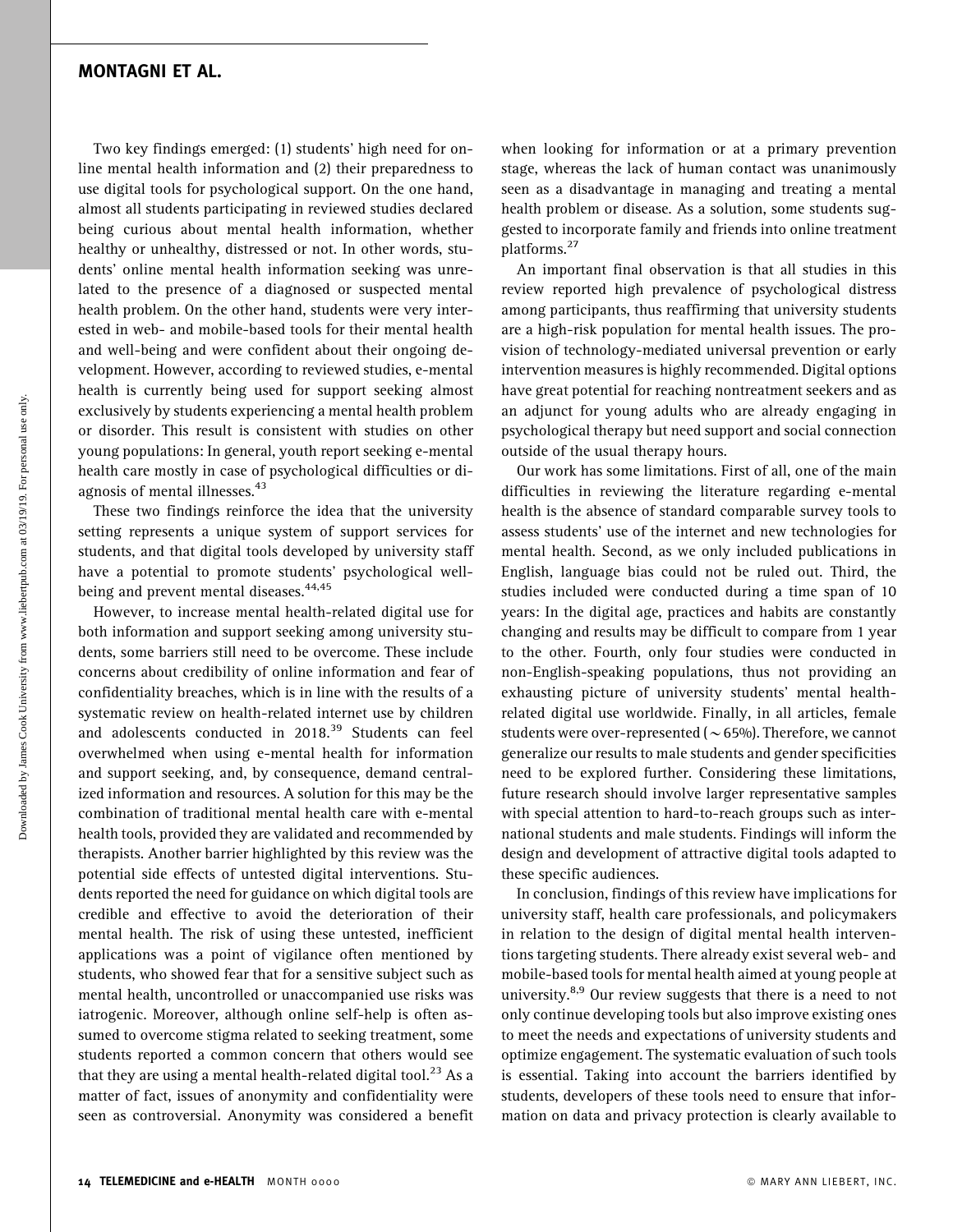# SYSTEMATIC REVIEW OF STUDENTS' E-MENTAL HEALTH

young people. Mental health-related digital tools should contain good quality content, be interactive, reliable, and user-friendly. Further, mental health websites or interventions should aim at consolidating and presenting resources in a navigable and accessible way. It is then recommended that health professionals and academic staff take leadership roles in producing and disseminating e-mental health tools within the university setting to guarantee the quality, reliability, and trustworthiness of the services provided.

## Acknowledgments

The authors are thankful to Emmanuelle Floch-Galaud and Mélanie Plazy for their valuable help and comments on the methodology of this study. Special thanks are due to Océane Blondel, Béatrice Famin, and Estelle Granet-Vaissiere for helping with the hand search of some articles. This study is supported by the French Institut de Recherche en Santé Publique (IRESP—Research Institute for Public Health).

### Disclosure Statement

No competing financial interests exist.

#### Supplementary Material

Supplementary Data

#### REFERENCES

References marked with an asterisk indicate studies included in the review.

- 1. Hunt J, Eisenberg D. Mental health problems and help-seeking behavior among college students. J Adolesc Health 2010;46:3–10.
- 2. Tosevski DL, Milovancevic MP, Gajic SD. Personality and psychopathology of university students. Curr Opin Psychiatry 2010;23:48–52.
- 3. Burns JM, Davenport TA, Durkin LA, Luscombe GM, Hickie IB. The internet as a setting for mental health service utilisation by young people. Med J Aust 2010;192(11 Suppl):22–26.
- 4. Wetterlin FM, Mar MY, Neilson EK, Werker GR, Krausz M. eMental health experiences and expectations: A survey of youths' Web-based resource preferences in Canada. J Med Internet Res 2014;16:e293.
- 5. McGrath P, Wozney L, Rathore SS, Notarianni M, Schellenberg M. Toolkit for e-Mental Health Implementation. Ottawa, ON: Mental Health Commission of Canada, 2018. Available at [www.mentalhealthcommission.ca/sites/default/](http://www.mentalhealthcommission.ca/sites/default/files/2018–09/E_Mental_Health_Implementation_Toolkit_2018_eng.pdf) [files/2018–09/E\\_Mental\\_Health\\_Implementation\\_Toolkit\\_2018\\_eng.pdf](http://www.mentalhealthcommission.ca/sites/default/files/2018–09/E_Mental_Health_Implementation_Toolkit_2018_eng.pdf) (last accessed January 9, 2019).
- 6. Lenhart A, Purcell K, Smith A, Zickuhr K. Social Media & Mobile Internet Use among Teens and Young Adults. Millennials. Pew internet & American life project, 2010. Available at [www.pewinternet.org/2010/02/03/social-media](http://www.pewinternet.org/2010/02/03/social-media-and-young-adults)[and-young-adults](http://www.pewinternet.org/2010/02/03/social-media-and-young-adults) (last accessed December 4, 2018).
- 7. Bakker D, Kazantzis N, Rickwood D, Rickard N. Mental health smartphone apps: Review and evidence-based recommendations for future developments. JMIR Ment Health 2016;3:e7.
- 8. Papadatou-Pastou M, Goozee R, Payne E, Barrable A, Tzotzoli P. A review of web-based support systems for students in higher education. Int J Ment Health Syst 2017;11:59.
- 9. Conley CS, Durlak JA, Shapiro JB, Kirsch AC, Zahniser E. A meta-analysis of the impact of universal and indicated preventive technology-delivered interventions for higher education students. Prev Sci 2016;17:659–678.
- 10. Clarke AM, Kuosmanen T, Barry MM. A systematic review of online youth mental health promotion and prevention interventions. J Youth Adolesc 2015; 44:90–113.
- 11. Moher D, Liberati A, Tetzlaff J, Altman DG. Preferred reporting items for systematic reviews and meta-analyses: The PRISMA statement. Ann Intern Med 2009;151:264–269.
- 12. National Heart, Lung, and Blood Institute-NHLBI. Quality Assessment Tool for Observational Cohort and Cross-sectional Studies. Bethesda: National Institutes of Health, Department of Health and Human Services, 2014. Available at [www.nhlbi.nih.gov/health-topics/study-quality-assessment-tools](http://www.nhlbi.nih.gov/health-topics/study-quality-assessment-tools) (last accessed December 4, 2018).
- 13. Critical Appraisal Skills Programme. CASP Checklists: Making Sense of Evidence. 2014. Available at<https://casp-uk.net/casp-tools-checklists> (accessed December 4, 2018).
- 14. Kuosmanen T, Fleming TM, Barry MM. Using computerized mental health programs in alternative education: Understanding the requirements of students and staff. Health Commun 2017;33:753–761.
- 15. Adebowale OF, Popoola BI. Prospects and challenges of online Guidance and Counselling services in a Nigerian university. Int J Adv Couns 2011;33: 64–78.
- 16. Kam J, Stanszus D, Cheah J, Heerasing N, Tie S. The Internet as a health information source for university students. Aust Med Stud J 2010;1: 24–26.
- 17. \*Montagni I, Donisi V, Tedeschi F, Parizot I, Motrico E, Horgan A. Internet use for mental health information and support among European university students: The e-MentH project. Digital Health 2016;2:1–16.
- 18. \*Lintvedt OK, Sørensen K, Østvik AR, Verplanken B, Wang CE. The need for web-based cognitive behavior therapy among university students. J Technol Hum Serv 2008;26:239–258.
- 19. \*Montagni I, Parizot I, Horgan A, Gonzalez-Caballero JL, Almenara-Barrios J, Lagares-Franco C, Peralta-Sáez JL, Chauvin P, Amaddeo F. Spanish students' use of the Internet for mental health information and support seeking. Health Inform J 2016;22:333–354.
- 20. \*Wong KP, Bonn G, Tam CL, Wong CP. Preferences for online and/or faceto-face counseling among university students in Malaysia. Front Psychol 2018;9:64.
- 21. \*Chan JK, Farrer LM, Gulliver A, Bennett K, Griffiths KM. University students' views on the perceived benefits and drawbacks of seeking help for mental health problems on the Internet: A qualitative study. JMIR Hum Factors 2016; 3:e3.
- 22. \*Dunbar MS, Sontag-Padilla L, Kase CA, Seelam R, Stein BD. Unmet mental health treatment need and attitudes toward online mental health services among community college students. Psychiatr Serv 2018;69:597–600.
- 23. \*Levin ME, Stocke K, Pierce B, Levin C. Do college students use online self-help? A survey of intentions and use of mental health resources. J College Stud Psychother 2017;32:181–198.
- 24. \*Feng XL, Campbell A. Understanding e-mental health resources: Personality, awareness, utilization, and effectiveness of e-mental health resources amongst youth. J Technol Hum Serv 2011;29:101–119.
- 25. \*Farrer L, Gulliver A, Chan JK, Bennett K, Griffiths KM. A virtual mental health clinic for university students: A qualitative study of end-user service needs and priorities. JMIR Ment Health 2015;2:e2.
- 26. \*Ryan ML, Shochet IM, Stallman HM. Universal online interventions might engage psychologically distressed university students who are unlikely to seek formal help. Adv Ment Health 2010;9:73–83.
- 27. \*Gorczynski P, Sims-Schouten W, Hill D, Wilson JC. Examining mental health literacy, help seeking behaviours, and mental health outcomes in